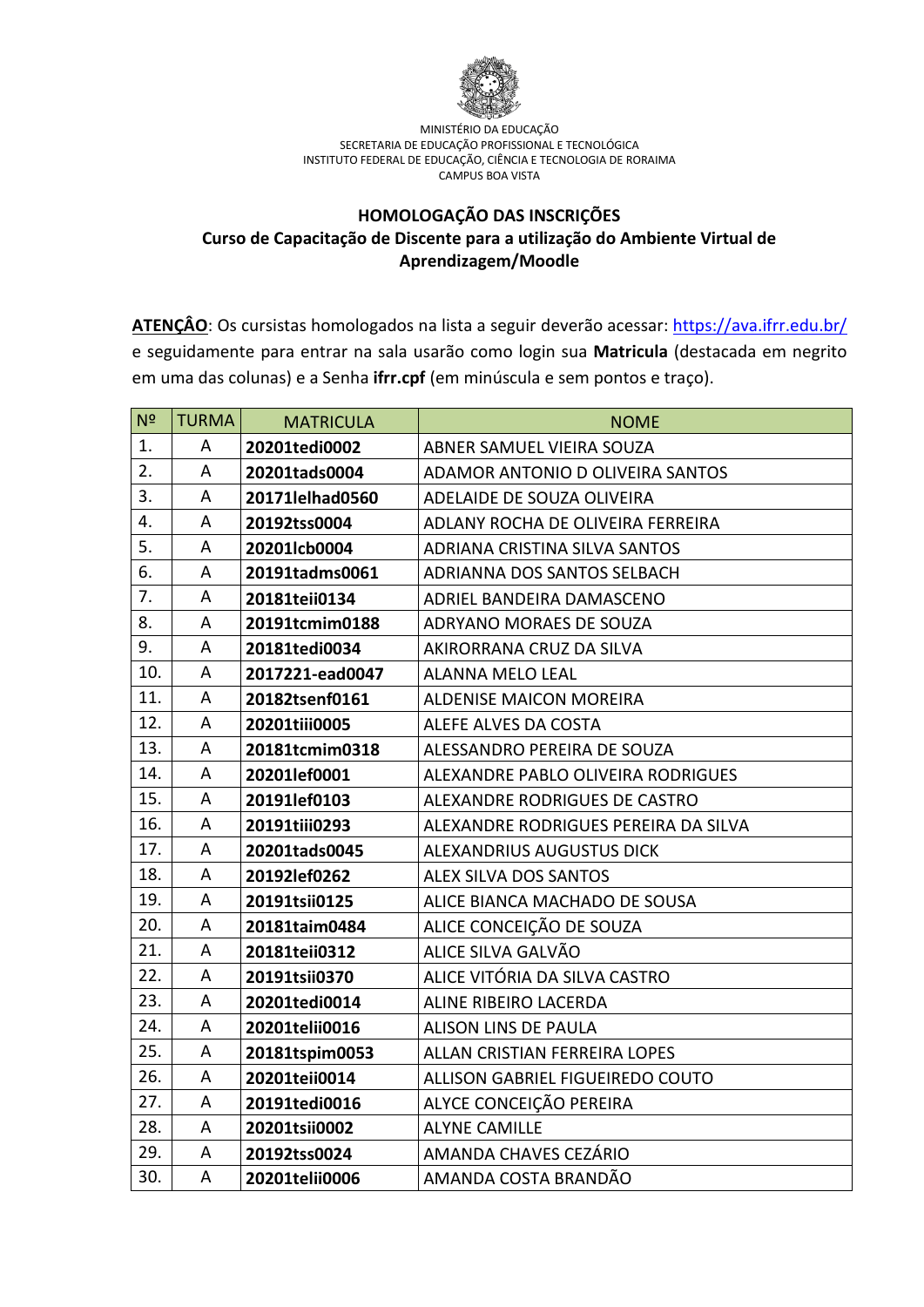

| 31. | A | 20171lelhad0535 | AMANDA DA CRUZ SALDANHA                |
|-----|---|-----------------|----------------------------------------|
| 32. | Α | 20181tspim0592  | AMANDA DA SILVA BRAGA                  |
| 33. | A | 20201ficsec0005 | AMANDA DE ASSIS BARBOSA                |
| 34. | A | 20201lm0031     | AMANDA SOUSA LIMA                      |
| 35. | A | 20181lm0024     | AMÉLIA BEATRIZ JORGE SORNBERGER        |
| 36. | A | 20181teii0223   | ANA BEATRIS DE ALMEIDA LUCENA          |
| 37. | Α | 20181tgh0070    | ANA BEATRIZ BARROSO CARNEIRO           |
| 38. | A | 20191tagm0033   | ANA BEATRIZ CARDOSO CESAR NOVAIS       |
| 39. | A | 20191lcb0030    | ANA BEATRIZ LUDGERO GICQUEL            |
| 40. | A | 20191lef0227    | ANA CAROLINE DE LIMA BARBOZA           |
| 41. | B | 20171lelhad0691 | ANA CAROLINE SILVA ALBUQUERQUE         |
| 42. | B | 20201tads0001   | ANA CATARINA FERREIRA LIMA             |
| 43. | B | 20201tsii0003   | ANA CLARA SOUSA BATISTA                |
| 44. | B | 20191tsii0010   | ANA ELISE ROBERTO DA SILVA             |
| 45. | B | 20201tsii0006   | ANA EVELYM DE MELO RODRIGUES           |
| 46. | B | 20191tsii0214   | ANA GABRIELA SILVA LIMA                |
| 47. | B | 20191tsii0150   | ANA JÚLIA FIGUEIREDO BRITO             |
| 48. | B | 20191stsa0250   | ANA KARINE VIEIRA DA SILVA             |
| 49. | B | 20201telii0001  | ANA LUIZA RODRIGUES GONÇALVES          |
| 50. | B | 20201stsa0014   | ANA MARIA DA SILVA SOUZA               |
| 51. | B | 20072pos005     | ANA PAULA DE MACEDO SILVA              |
| 52. | B | 20181lcb0011    | ANA PAULA DE NEGREIROS GENTIL DO CARMO |
| 53. | B | 20191tspim0697  | ANA RIZIA DA SILVA MUCAJÁ              |
| 54. | B | 20191tsii0095   | ANA VICTORIA ARAÚJO DE SOUZA           |
| 55. | B | 20181taim0514   | ANA VITÓRIA RODRIGUES DE HOLANDA       |
| 56. | B | 20181lcb0160    | ANDERSON PEDRO DA CONCEIÇÃO GOMES      |
| 57. | B | 20201lef0031    | ANDRÉ EDUARDO MOREIRA FREIRE           |
| 58. | B | 20071tsenf107   | ANDRE FERREIRA SILVA                   |
| 59. | B | 20161lm0312     | ANDRÉ LUIS DAMASCENO ARRUDA            |
| 60. | B | 20181lcb0232    | ANDRESSA DOS SANTOS LEVEL SILVA        |
| 61. | B | 20181lcb0097    | ANDRESSA SOUSA ALENCAR LIMA            |
| 62. | B | 20201bagr0016   | ANDREYNA KARYNE LOPES DA SILVA         |
| 63. | В | 20181tagm0316   | ANDREY TRINDADE DE SOUZA               |
| 64. | B | 20191lcb0188    | ANERI INÊS DA SILVA SOARES             |
| 65. | B | 20182tsel0062   | ANGELO RICARDO MOREIRA MATOS           |
| 66. | В | 20141lelh0103   | ANGELY IELCNELE LIMA DE PAIVA          |
| 67. | В | 20182lef0317    | ANGLINETE LIMA SILVA                   |
| 68. | B | 20181tgh0208    | ANNA FLAVIA ALMEIDA DE JESUS           |
| 69. | B | 20182tss0191    | ANNA JULLIA MOTA SILVA                 |
| 70. | В | 20201lcb0002    | ANNA KAROLINA DE SOUSA BARBOSA         |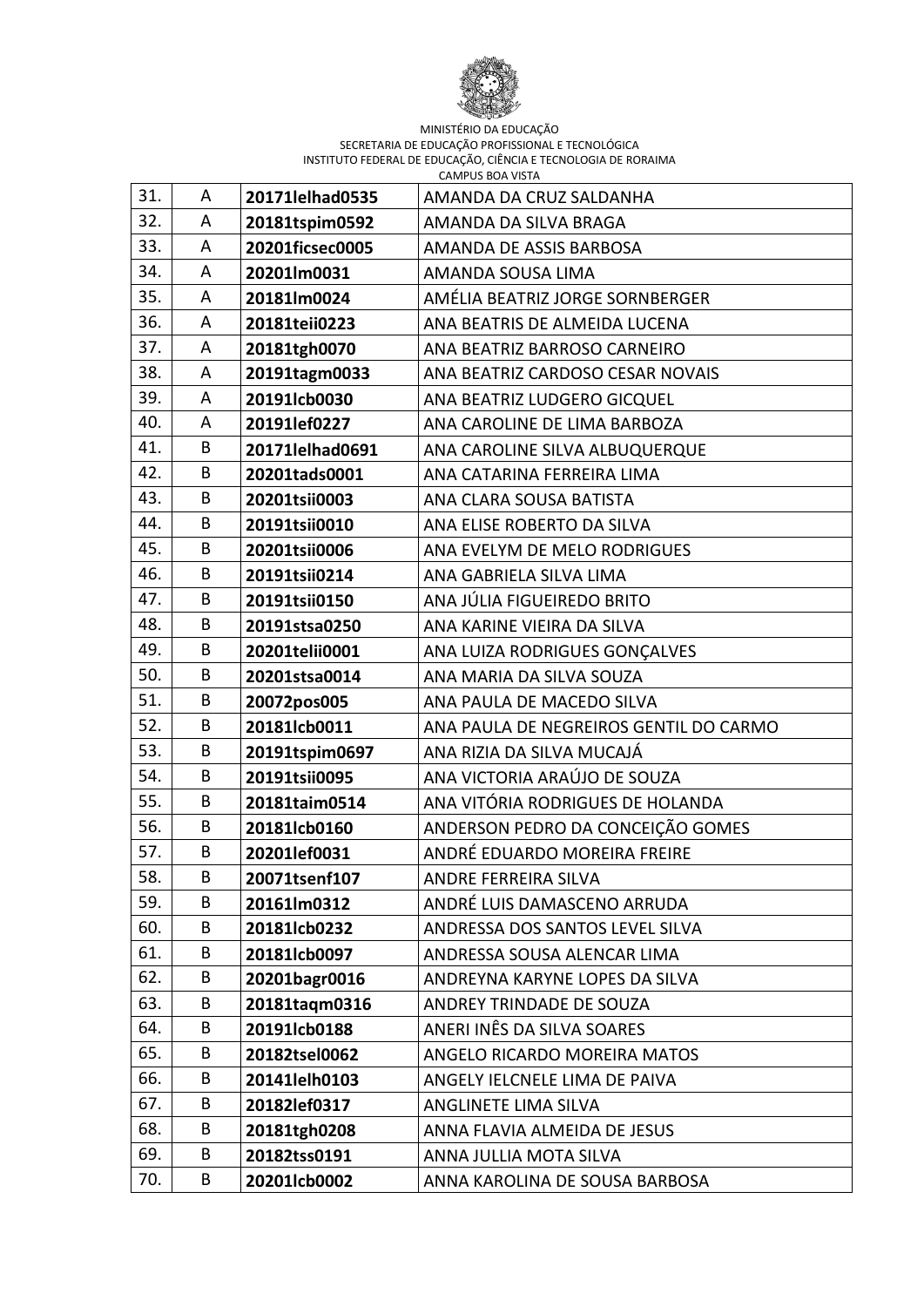

| 71.  | B            | 20192tsed0006   | ANNANDA GRACIELY RODRIGUES DE OLIVEIRA    |
|------|--------------|-----------------|-------------------------------------------|
| 72.  | B            | 20181lef0217    | ANNA ROSALIA NÉ DE ALMEIDA                |
| 73.  | B            | 20191tedi0210   | ANNY CAROLINY TEIXEIRA DA SILVA           |
| 74.  | B            | 20191tap0013    | ANTÔNIO CARLOS SELVINO SOARES             |
| 75.  | B            | 20192posie0027  | ANTONIO CESAR POMPEU DE SOUSA             |
| 76.  | B            | 20201tedi0003   | <b>ANTONIO GABRIEL NEVES RODRIGUES</b>    |
| 77.  | B            | 20182tsel0100   | <b>ANTONIO SANTOS MUNIZ</b>               |
| 78.  | B            | 20201tapm0018   | ARNALDO ALVES CAMPOS NETO                 |
| 79.  | B            | 20201telii0002  | ARTHUR ITALO DE ARAÚJO MELO               |
| 80.  | B            | 20192pficaa0006 | ARTUR GABRIEL VERAS DE OLIVEIRA           |
| 81.  | B            | 20192tgp0038    | ÁSSIMA PÂMELA DA SILVA RODRIGUES MEDEIROS |
| 82.  | $\mathsf C$  | 20191teii0019   | AUGUSTA CAMILLE GOMES DA SILVA            |
| 83.  | C            | 20192posie0008  | ÁUREA GONÇALVES DA SILVA                  |
| 84.  | $\mathsf{C}$ | 20201stsa0017   | AXEL AREDES TRINDADE                      |
| 85.  | $\mathsf C$  | 20181taim0468   | AYLA JOANNA SANTOS CADETE                 |
| 86.  | $\mathsf{C}$ | 20201lcb0025    | <b>AYLLIN PAZ GOMES</b>                   |
| 87.  | $\mathsf{C}$ | 20181tsii0011   | BARBARA LORANNYA CAETANO LIMA             |
| 88.  | C            | 20201lcb0027    | BEATRICE GABRIELE RIBEIRO DE LIMA         |
| 89.  | $\mathsf C$  | 20201lcb0019    | BEATRIZ DA SILVA SANTANA                  |
| 90.  | $\mathsf{C}$ | 20201tedi0001   | <b>BEATRIZ SARDINHA AMADOR</b>            |
| 91.  | $\mathsf{C}$ | 20201lm0023     | BENTA MARINHO DE SOUSA BARRETO            |
| 92.  | C            | 20191tads0113   | <b>BIANCA GOMES PINTO</b>                 |
| 93.  | $\mathsf{C}$ | 20201tspim0005  | <b>BRENDA COSTA DAVID</b>                 |
| 94.  | $\mathsf{C}$ | 20201teii0002   | BRENDA ROSA VASCONCELOS DOS REIS          |
| 95.  | C            | 20201bagr0010   | BRENNA LAISY DOS SANTOS NASCIMENTO        |
| 96.  | $\mathsf{C}$ | 20181taq0004    | <b>BRENO PEREIRA LIMA</b>                 |
| 97.  | $\mathsf{C}$ | 20181tedi0239   | <b>BRUNA CASTRO</b>                       |
| 98.  | $\mathsf C$  | 20201teii0034   | BRUNA LUIZE ALVES SAMPAIO                 |
| 99.  | C            | 20191tcmim0587  | BRUNA PEREIRA DA SILVA                    |
| 100. | $\mathsf{C}$ | 20201tgt0001    | BRUNA YAMÃ LIMA DE SÁ                     |
| 101. | $\mathsf C$  | 20192tsac0011   | <b>BRUNNA MAGALHÃES WANDERLEY</b>         |
| 102. | $\mathsf C$  | 20191teii0124   | <b>BRUNO MOTA MONTEIRO</b>                |
| 103. | $\mathsf{C}$ | 20201teii0007   | CAIO BRUNO ALMEIDA VASCONCELOS            |
| 104. | $\mathsf C$  | 20171lef0142    | CAIO JOSÉ PINHEIRO NUNES                  |
| 105. | $\mathsf C$  | 20191tads0490   | CAIO VINICIUS DOS SANTOS OLIVEIRA         |
| 106. | $\mathsf{C}$ | 20201stsa0016   | CAMILA SEVERA LEITE DA SILVA              |
| 107. | $\mathsf C$  | 20201teii0008   | <b>CAMILE VITORIA MENEZES CAUPER</b>      |
| 108. | $\mathsf{C}$ | 20201tsii0007   | CAMILLY THAUANY DA SILVA MOTA             |
| 109. | C            | 20171tagm0304   | CARLA LORRANA FONTINELE DOS SANTOS        |
| 110. | C            | 20191tgh0242    | CARLA PATRICIA PINHEIRO DE SANTANA        |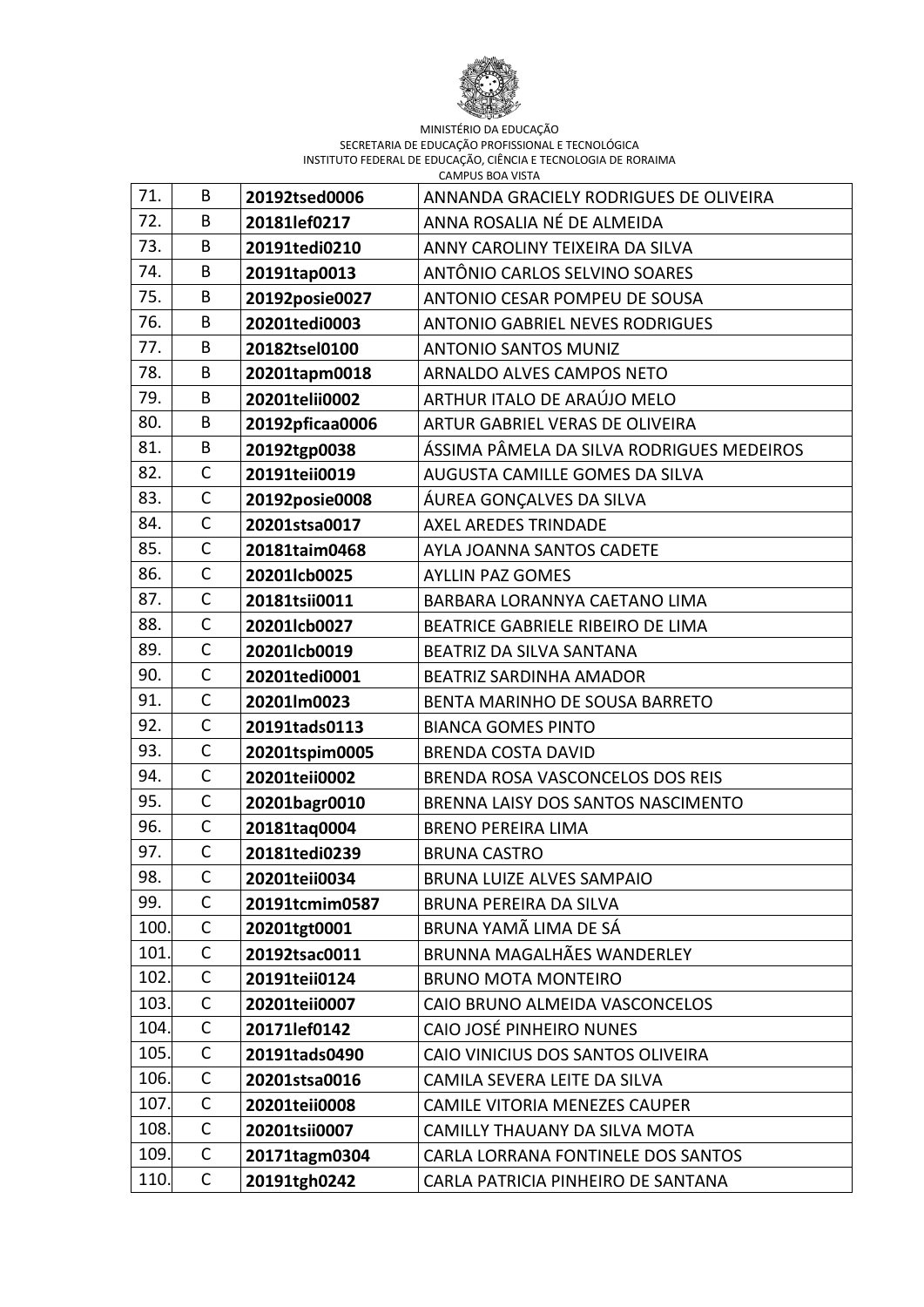

| 111. | C            | 20191lm0035     | <b>CARLOS ANDRÉ SILVA</b>              |
|------|--------------|-----------------|----------------------------------------|
| 112. | C            | 20201tsii0121   | CARLOS AUGUSTO SOUZA DE OLIVEIRA       |
| 113. | $\mathsf{C}$ | 20201tagm0015   | CARLOS EDUARDO DE SOUZA NASCIMENTO     |
| 114. | $\mathsf{C}$ | 20191teii0264   | CARLOS HYAGO DUARTE DO NASCIMENTO      |
| 115. | $\mathsf{C}$ | 20201tsel0001   | CARLOS RENATO AMARO DE CASTRO          |
| 116. | $\mathsf{C}$ | 20201tads0021   | CAROLAINE CRISTINE DE OLIVEIRA BECKMAM |
| 117. | $\mathsf{C}$ | 20191tsii0133   | <b>CAROLAYNE MORAIS PERES</b>          |
| 118. | $\mathsf{C}$ | 20181lcb0143    | CASSIA BRUNA LEMOS FERREIRA            |
| 119. | $\mathsf{C}$ | 20181telii0334  | CATHAYHENNE FÉLIX DINIZ                |
| 120. | $\mathsf{C}$ | 20191tedi0130   | CAUÃ AZEVEDO RAMOS BENDAHAM            |
| 121. | D            | 20181tedi0360   | CAUÃ PLÁCIDO PERES                     |
| 122. | D            | 20181teii0215   | CÉLIO LIMA SOBRINHO NETO               |
| 123. | D            | 20172lef0250    | <b>CIBELE DO NASCIMENTO ALVES</b>      |
| 124. | D            | 20191tads0164   | <b>CIRLEI SILVA CRISPIM</b>            |
| 125. | D            | 20181lef0039    | <b>CIRLENE SOARES REGO</b>             |
| 126. | D            | 20171lcb0168    | CLAUDEAN FERREIRA LIMA FILHO           |
| 127. | D            | 20201tads0067   | <b>CLAUDETE GOMES DA SILVA</b>         |
| 128. | D            | 20192posie0015  | CLEOMARA TATIANA MELO PAIVA            |
| 129. | D            | 20112lelhad1859 | CLEUZA MARSISTINA STROSCHEIN RIBEIRO   |
| 130. | D            | 20181tsii0313   | CONCEIÇÃO BEATRIZ COSTA MOURA          |
| 131. | D            | 20151lcb0385    | <b>CRISTIANE OLIVEIRA DE JESUS</b>     |
| 132. | D            | 20192posie0036  | <b>CRISTIANO PATRÍCIO LEVEL</b>        |
| 133. | D            | 20181tedi0255   | CRISTINA FERREIRA NASCIMENTO           |
| 134. | D            | 20201stsa0021   | DANIELA NAIARA DAS CHAGAS MOISES       |
| 135. | D            | 20191tspim0557  | DANIELA VICTORIA LIMA SILVA            |
| 136. | D            | 20191tads0199   | DANIEL DE CASTRO DINIZ                 |
| 137. | D            | 20192tsel0015   | DANIEL DIAS TAPAJÓS                    |
| 138. | D            | 20192lef0106    | DANIEL DOS SANTOS SOUZA                |
| 139. | D            | 20172lef0102    | DANIELLE SILVA SOUZA                   |
| 140. | D            | 20181lcb0186    | DANIEL LONGUINHO BATISTA DE SOUZA      |
| 141. | D            | 20181taim0441   | DANIEL SOUSA DA SILVA                  |
| 142. | D            | 20191stsa0179   | DÁRIO GUIMARÃES FALCÃO                 |
| 143. | D            | 20192posgpm0008 | DARLEN DA ROCHA NUNES                  |
| 144. | D            | 20201tads0063   | DAVID DOS SANTOS CRUZ                  |
| 145. | D            | 20201tedi0006   | DAVI GUILHERME LIMA CRAVEIRO           |
| 146. | D            | 20201tedi0110   | DÉBORA CARNEIRO RODRIGUES              |
| 147. | D            | 20201telii0010  | DEBORAH SILVEIRA PRADO                 |
| 148. | D            | 20192pficaa0029 | DÉBORA KÉSSIA AFLALO BACELAR           |
| 149. | D            | 20192posie0046  | DÉBORA RALINE DA SILVA FILGUEIRAS      |
| 150. | D            | 20152lef0338    | DEILDE REIS DOS SANTOS                 |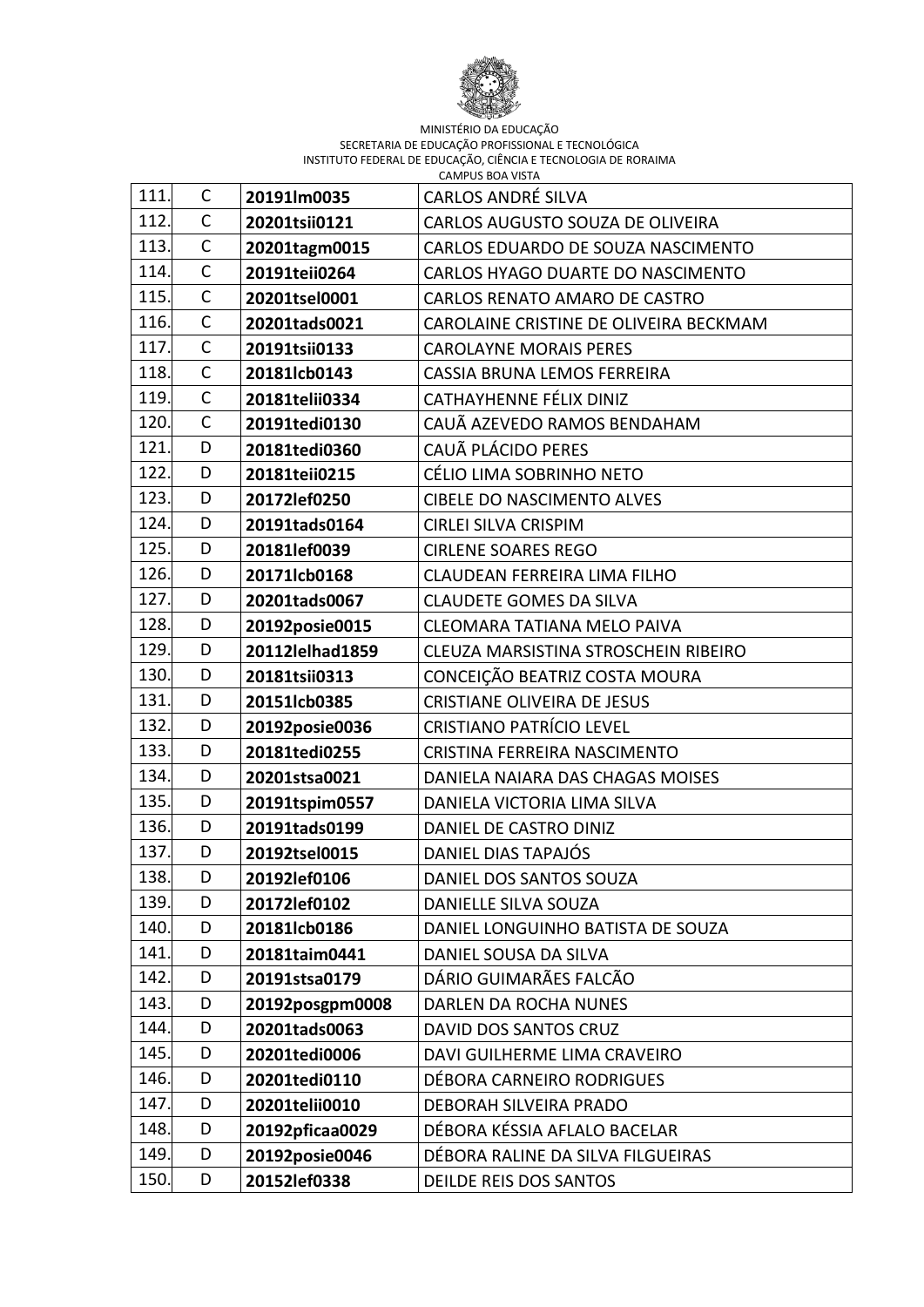

| 151. | D  | 20172posdefe0897 | DEIVES DA SILVA CUSTÓDIO              |
|------|----|------------------|---------------------------------------|
| 152. | D  | 20192tss0020     | <b>DENISE LIMA PINHEIRO</b>           |
| 153. | D  | 20192tsel0025    | <b>DENISSON DOS SANTOS GOMES</b>      |
| 154. | D  | 20172lm-ead0555  | DERONILDE BARRBAR DE SOUZA            |
| 155. | D  | 20181telii0296   | DHIENIFER DALET BURG VIEIRA           |
| 156. | D  | 20181tspim0088   | DHIULIANA CARDOSO PEREIRA             |
| 157. | D  | 20171lcb0249     | DIEISA ROCHA DOS ANJOS                |
| 158. | D  | 20181lcb0275     | <b>DIESSICA LOPES</b>                 |
| 159. | D  | 20192lef0254     | DIOGO PEDROSA CARVALHO                |
| 160. | D  | 20171lcb0230     | DIONEIDE DE OLIVEIRA AMARAL           |
| 161. | D  | 20181tgh0127     | DISNAELE MAYCON DE MORAES GOMES       |
| 162. | D  | 20201tiii0033    | DJANY AYSLANE DA SILVA LOURENÇO       |
| 163. | E  | 20201tagm0003    | DOMINGOS GUILHERME BARRETO DOS SANTOS |
| 164. | E  | 20181tspim0428   | <b>DOUGLAS DUARTE RODRIGUES</b>       |
| 165. | E  | 20192tsel0020    | EDILSON PEREIRA DA SILVA JUNIOR       |
| 166. | E  | 20171lelhad0365  | EDNALVA CASTELO DE SOUZA NASCIMENTO   |
| 167. | E  | 20201tads0066    | EDSON FELIPE ROCHA CONSTANCIO         |
| 168. | E  | 20171lelh0043    | EDUARDA CAROLINE SOUZA DA SILVA       |
| 169  | E  | 20191tagm0149    | EDUARDA DAISY DA SILVA SOUSA          |
| 170. | E  | 20201telii0036   | EDUARDO DA SILVA DINIZ                |
| 171. | E  | 20181tagm0116    | EDUARDO DA SILVA SOUSA                |
| 172. | E  | 20181teii0355    | EDUARDOFELIPESILVADELIMA              |
| 173. | E  | 20201tspim0019   | <b>EDUARDO FREITAS GONÇALVES</b>      |
| 174. | E  | 20181tedi0166    | EDUARDO GABRIEL GONÇALVES BRAGA       |
| 175. | E  | 20191tads0377    | EDUARDO LIMA DE OLIVEIRA BARBOSA      |
| 176. | E  | 20192tsel0014    | EDVAM ALVES DE SOUSA SILVA            |
| 177. | E  | 20192tsi0002     | <b>ELAINE ALVES COSTA</b>             |
| 178. | E  | 20181taim0107    | ELANE OLIVEIRA SILVA                  |
| 179. | E  | 20201lm0025      | ELDER MURILLO DA SILVA BARBOSA        |
| 180. | E  | 20201lcb0024     | ELIANA RIBEIRO DANTAS                 |
| 181. | E  | 20191lcb0234     | <b>ELIANE KARINA ROST</b>             |
| 182. | E  | 20201tgt0002     | ELIANE PEREIRA DA SILVA               |
| 183. | Е  | 20191stsa0012    | ELIANE SOARES D OLIVEIRA              |
| 184. | E  | 20201lm0006      | ELIAS SAMUEL CIPRIANO DOS SANTOS      |
| 185. | E  | 20191tspim1049   | ELIELTON HENRIQUE ALMEIDA             |
| 186. | E  | 20201pficaa0036  | ELINEIA SAMPAIO DA SILVA              |
| 187. | E  | 20201lcb0026     | ELIOENAI LIMA ARAÚJO                  |
| 188. | E  | 20201tsii0008    | ELIZABETT DOS SANTOS MOTA             |
| 189. | E  | 20171lm0110      | ELLEM RITA VIEIRA DE ARAUJO           |
| 190. | E. | 20201teii0010    | ELLORA ALVES DA SILVA                 |
|      |    |                  |                                       |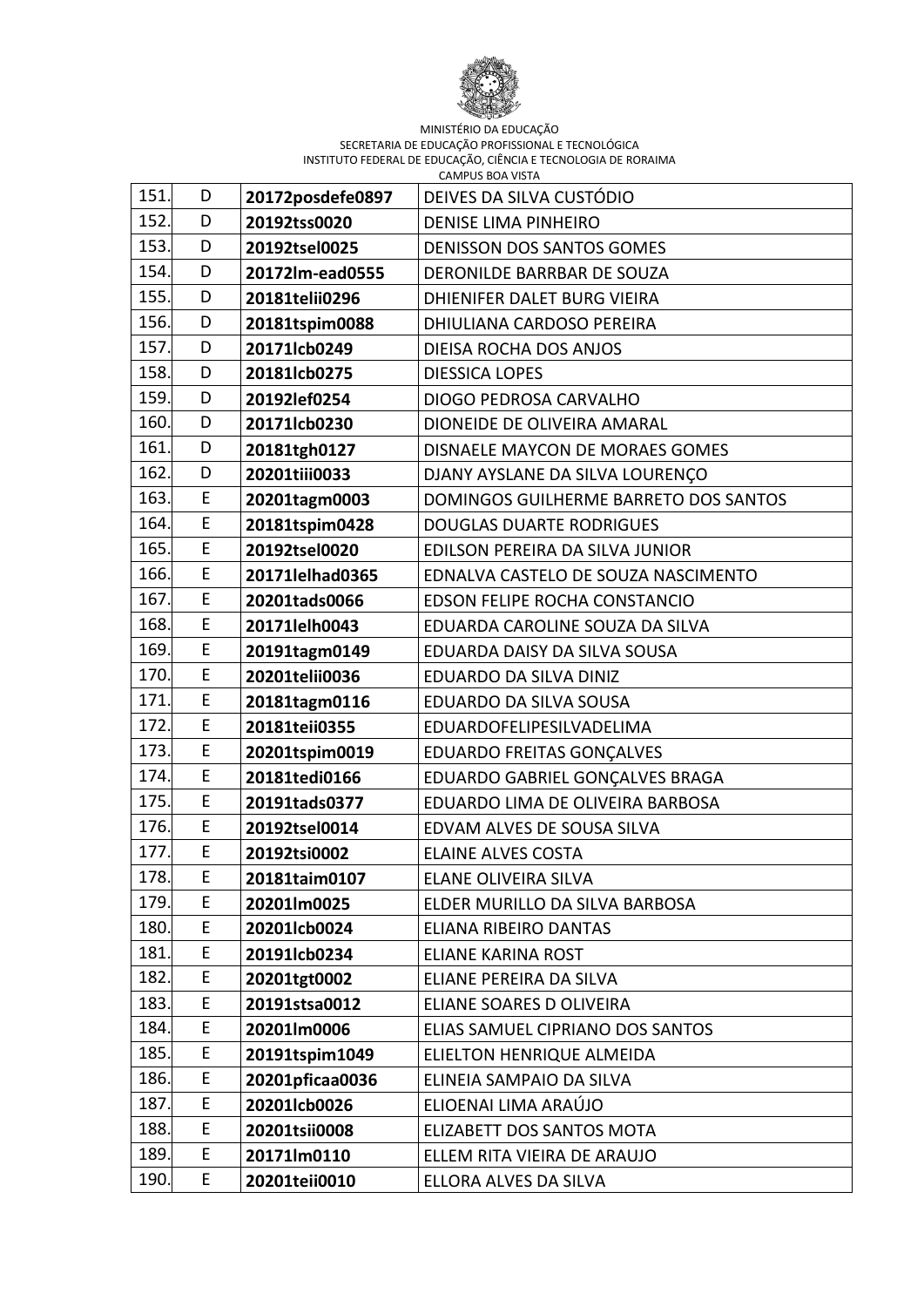

| 191.        | E           | 20191tads0636  |                                          |
|-------------|-------------|----------------|------------------------------------------|
|             |             |                | <b>ELYSTON PINTO DE CASTRO</b>           |
| 192<br>193. | E<br>E      | 20201tiii0006  | <b>EMANUELE PEREIRA LOPES</b>            |
|             |             | 20181telii0075 | <b>EMELYN CAMILLY RODRIGUES PIMENTEL</b> |
| 194.        | E           | 20182tsel0321  | <b>EMERSON BRUNO LIMA DA COSTA</b>       |
| 195         | E           | 20191tads0504  | <b>EMERSON REIS DA COSTA</b>             |
| 196.        | E           | 20191tsii0346  | <b>EMILLY AROUCHE DE PINHO CABRAL</b>    |
| 197.        | E           | 20201tsii0034  | EMILLY BATISTA DE AGUIAR CALÚ            |
| 198         | E           | 20201tedi0007  | <b>EMILLY CAROLINY DE SOUZA LOPES</b>    |
| 199.        | E           | 20201tspim0031 | <b>EMILLY FERNANDA DA COSTA SANTOS</b>   |
| 200.        | E           | 20191tedi0296  | <b>EMILLY VICTORIE LOPES OLIVEIRA</b>    |
| 201.        | E           | 20201lcb0031   | <b>EMILY DOS SANTOS MORAIS</b>           |
| 202.        | E           | 20181tsii0143  | EMILY SAMIRA SEABRA DE LIMA              |
| 203.        | F           | 20191tspim0107 | EMILY TAÍS JARDILINO DA SILVA            |
| 204.        | F           | 20201stsa0013  | <b>EMIRSON MOTTA DE LIMA</b>             |
| 205.        | F           | 20191lcb0137   | <b>EMMELIN ROSAS SOARES</b>              |
| 206.        | F           | 20201tedi0005  | <b>EMMILY DA SILVA BARROS</b>            |
| 207.        | F           | 20181tspim0347 | ÊMYLE BUÁS CAMACHO                       |
| 208.        | F           | 20201bagr0019  | <b>ENICATIELLE FERNANDES FAINO</b>       |
| 209         | F           | 20201tads0061  | ERICA DA SILVA SANTOS                    |
| 210.        | F           | 20191tedi0075  | ERICK DALTON MAGALHÃES DE SOUSA          |
| 211.        | F           | 20181taqm0103  | ERIKA KALYNE ALVES SOUSA                 |
| 212.        | F           | 20201tiii0035  | ERIKA MONNIK ALMEIDA CAETANO             |
| 213.        | F           | 20201tspim0013 | <b>ESTER CARDOZO DIONÍSIO</b>            |
| 214.        | F           | 20192lef0246   | ESTHER JAMYNNA SANTOS DE LIMA            |
| 215.        | F           | 20171tagm0339  | ESTHER KARYNE DE SOUZA TEODOSIO          |
| 216.        | F           | 20201tgt0004   | EUDIENE LIMA DA SILVA                    |
| 217.        | F           | 20201tapm0046  | EVELLYN THAYNÁ CARVALHO OLIVEIRA         |
| 218.        | $\mathsf F$ | 20201bagr0009  | EVERTON ARAÚJO DA SILVA                  |
| 219.        | F           | 20192posie0088 | <b>EWELYN DA SILVA PERES</b>             |
| 220.        | F           | 20181tspim0746 | EWERLEE ANTHONI DA SILVA ALMEIDA         |
| 221.        | F           | 20191telii0307 | EYSHILA LOHANY TRINDADE BEZERRA          |
| 222.        | F           | 20192tgp0040   | FABÍOLA BARBOSA MATOS DA SILVA           |
| 223.        | F           | 20201bagr0008  | FABIULA RANJA DA SILVA SOUSA             |
| 224.        | F           | 20182tsel0143  | <b>FELICIO COSTA SOUZA</b>               |
| 225.        | F           | 20181lef0195   | <b>FELIPE DANIEL STOCKER</b>             |
| 226.        | F           | 20181tspim0720 | FELIPE GABRIEL SANTOS DANTAS             |
| 227.        | F           | 20201stsa0009  | FELIPE RODRIGUES DA SILVA                |
| 228.        | F           | 20191tedi0032  | FERNANDA ALCANTARA MALHADA               |
| 229.        | F           | 20201bagr0028  | FERNANDA DO NASCIMENTO LOPES             |
| 230.        | F           | 20201lm0008    | FERNANDA RODRIGUES DA SILVA              |
|             |             |                |                                          |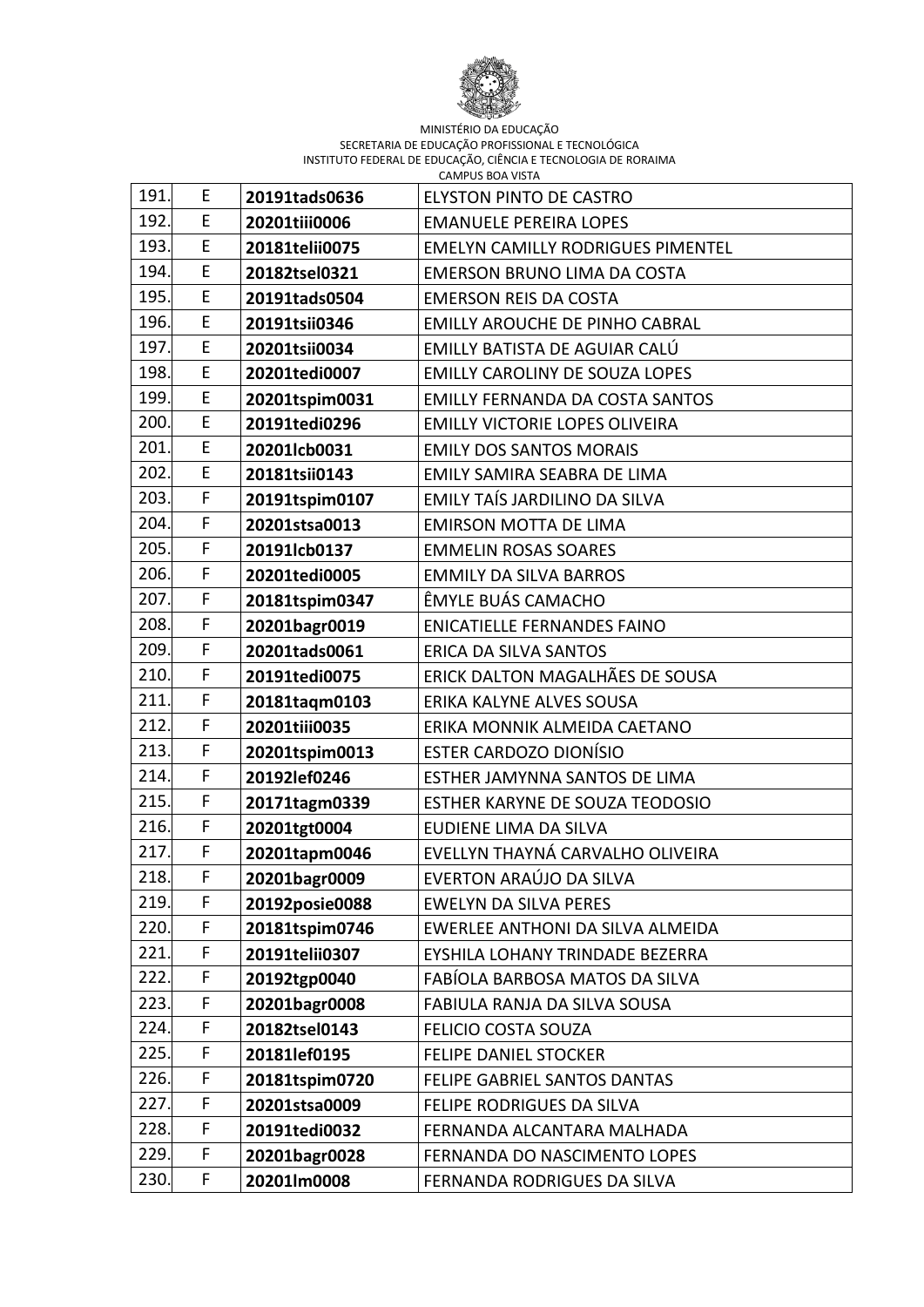

| 231. | F | 20191tagm0284    | FHERNANDO VINNYCIOS DOS SANTOS SOARES     |
|------|---|------------------|-------------------------------------------|
| 232. | F | 20191telii0285   | <b>FIORUCCI AGNES CUNHA GOMES</b>         |
| 233. | F | 20181lcb0062     | <b>FLAVIANA ANTUNES DOS SANTOS</b>        |
| 234. | F | 20181lcb0151     | FLÁVIO SILVA E SILVA                      |
| 235. | F | 20172lm-ead0601  | <b>FRANCIANE DA SILVA ROQUE</b>           |
| 236. | F | 20182tsed0123    | <b>FRANCIELE BORGES FERNANDES</b>         |
| 237. | F | 20172lef0110     | FRANCIELY DA SILVA NASCIMENTO CRUZ        |
| 238. | F | 20181taim0255    | <b>FRANCIELY PEREIRA DOS SANTOS</b>       |
| 239. | F | 20191tads0440    | FRANCISCO GERSON DAS CHAGAS RIBEIRO       |
| 240. | F | 20201tgt0018     | <b>FRANCISCO VALE FERREIRA</b>            |
| 241  | F | 20201lef0035     | <b>GABRIELA SOUZA DA SILVA</b>            |
| 242. | F | 20181tagm0035    | <b>GABRIELLE LOHANNE MOURA NORONHA</b>    |
| 243. | F | 20181teii0010    | <b>GABRIELLE MORAES BATISTA</b>           |
| 244. | G | 20191teii0060    | <b>GABRIELLY RODRIGUES DA SILVA</b>       |
| 245. | G | 20201tedi0012    | <b>GABRIEL VINÍCIOS DE LIMA SALVIANO</b>  |
| 246. | G | 20181tsii0119    | <b>GABRIELY DA SILVA DE MELO JUSTINO</b>  |
| 247. | G | 20191tadms0005   | <b>GEANE HONORIO DE JESUS</b>             |
| 248. | G | 20192posgpm0199  | <b>GEORGE WILLIAMS ROSNEN DE ANDRADE</b>  |
| 249. | G | 20192tsel0007    | <b>GEOVANE DA SILVA SOUSA</b>             |
| 250. | G | 20201stsa0026    | <b>GEOVANNA BEATRIZ SAGICA SILVA</b>      |
| 251. | G | 20201tiii0009    | <b>GILDASIO BARROS DA SILVA</b>           |
| 252. | G | 20171lcb0192     | <b>GILDASIO GENIVAL DE MOURA</b>          |
| 253. | G | 20171lelhad0497  | <b>GILMAR EMERSON DA SILVA</b>            |
| 254. | G | 20181tedi0115    | <b>GIOVANNA LEAL MUNIZ DE BRITO</b>       |
| 255. | G | 20201lcb0011     | GIOVANNA VICTÓRIA OLIVEIRA DA SILVEIRA    |
| 256. | G | 20201tedi0011    | GIOVANNA VITÓRIA COSTA NASCIMENTO         |
| 257. | G | 20182cnp00010003 | <b>GISELY SOUZA CAMPOS MORAES</b>         |
| 258. | G | 20191teii0299    | <b>GLAUCI MICKAELLA RAPOSO LEITE</b>      |
| 259. | G | 20191tgh0110     | GLENDA RANIELLE LIRA MAGALHÃES            |
| 260. | G | 20192tss0008     | <b>GLÓRIA SELLEN BARROS PINTO</b>         |
| 261. | G | 20192posie0010   | <b>GRACIETE BARROS SILVA</b>              |
| 262. | G | 20201stsa0001    | <b>GRACILIANO GARCIA RAMOS</b>            |
| 263. | G | 20201teii0016    | <b>GRASIELLE OHRANA DA SILVA OLIVEIRA</b> |
| 264. | G | 20181teii0088    | <b>GUILHERME CARNEIRO DE OLIVEIRA</b>     |
| 265. | G | 20191teii0230    | <b>GUILHERME MELO</b>                     |
| 266. | G | 20201teii0013    | <b>GUILHERME OLIVEIRA DOS SANTOS</b>      |
| 267. | G | 20191tagm0181    | <b>GUILHERME PEREIRA DA SILVA</b>         |
| 268. | G | 20191teii0256    | <b>GUILHERME ZAMBONIN</b>                 |
| 269. | G | 20201tads0016    | <b>GUSTAVO LIMA BARROS</b>                |
| 270. | G | 20191lcb0285     | <b>GUSTAVO SALGADO DOS SANTOS</b>         |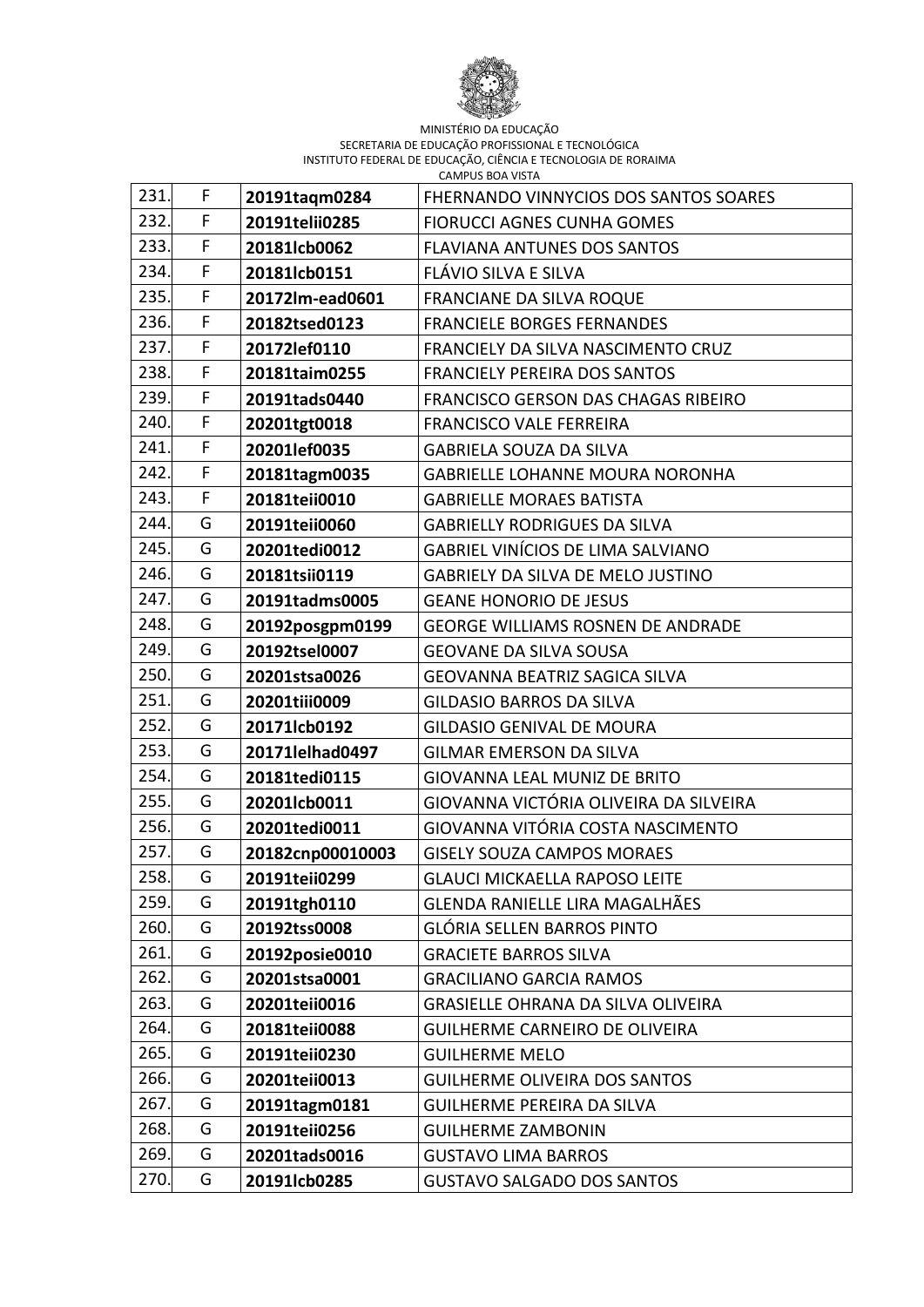

| 271. | G | 20191teii0280   | GUYNETH KRYZLA MUNIZ DE ALMEIDA SINÉSIO      |
|------|---|-----------------|----------------------------------------------|
| 272. | G | 20181teii0100   | <b>HADIJA SOUSA BRAGA</b>                    |
| 273. | G | 20181taim0549   | HAGATTA KAYLANE BARRETO ARAÚJO               |
| 274. | G | 20191bagr0104   | HALYSSON GONÇALVES DA SILVA                  |
| 275. | G | 20201telii0017  | HAMESSÉS ABENSOUR FERNANDES DE SOUZA RIBEIRO |
| 276. | G | 20182tsed0034   | HANA DE LIMA BATISTA                         |
| 277. | G | 20192posie0004  | HANA KAROLINA DA COSTA PALHETA               |
| 278. | G | 20102tsed0250   | HARLEY MARCELO SANTOS MESQUITA               |
| 279. | G | 20201lm0029     | HARLLESSON CHRISTIAN MENEZES BIBIANO         |
| 280. | G | 20191telii0188  | HAYLA REBECA VIEIRA DE SOUZA                 |
| 281. | G | 20191tsii0311   | HELENA REBECA DA SILVA MONTES                |
| 282. | G | 20182tsed0018   | <b>HELIO VIRIATO CAMPOS</b>                  |
| 283. | G | 20201tapm0051   | <b>HELOÍSA FREITAS CAPELLO</b>               |
| 284. | H | 20181bagr0246   | HELOISA KELLY SANTOS MOREIRA                 |
| 285. | Н | 20181tsii0054   | HEMILLYN VITORIA SOUSA DA SILVA              |
| 286. | H | 20191tgh0170    | HERIKA BIZARRIAS DA SILVA                    |
| 287. | Η | 20192tsed0008   | HERMENSON DE SOUSA ALMEIDA                   |
| 288. | н | 20161lef0191    | HERVYN DA SILVA DIAS                         |
| 289. | H | 20191tedi0253   | HEVELYN JORDANA DA SILVA CUNHA               |
| 290. | H | 20191tads0245   | <b>HIGOR ALENCAR DANTAS</b>                  |
| 291. | Н | 20192tss0022    | HILDANETE DA SILVA RIBEIRO                   |
| 292. | Н | 20201tiii0011   | HUBERT KAAB SOUZA DA SILVA                   |
| 293. | Η | 20201tgt0013    | HUGO DELEYON EMILIANO DA SILVA               |
| 294. | Η | 20201taqm0020   | <b>HYGOR VIEIRA OLIVEIRA</b>                 |
| 295. | н | 20201tsii0019   | HYNAÊ MESSIAS PIRES                          |
| 296. | H | 20171stag0020   | <b>IANARA SILVA FREITAS</b>                  |
| 297. | Η | 20201tiii0034   | IAN RHAUAN RODRIGUES OLIVEIRA                |
| 298. | Н | 20201tads0068   | IAN VICTOR TORREIAS DO NASCIMENTO            |
| 299. | H | 20201tedi0015   | <b>IASMIM NICOLLY LIRA CARNEIRO</b>          |
| 300. | н | 20181tedi0085   | ÍCARO BONOMO MOLETTA                         |
| 301. | н | 20192tss0009    | <b>IDARLENE DA SILVA RIBEIRO</b>             |
| 302. | н | 20201tagm0008   | IEDA GABRIELY PEDROSA DE SOUA                |
| 303. | н | 20172lef0072    | <b>INAIARA DE SOUZA ALVES</b>                |
| 304. | н | 20192lef0327    | <b>INGRIDY LOOHANNA DA SILVA SIMAS</b>       |
| 305. | н | 20192posie0031  | <b>IRENE DE SOUZA ALVES</b>                  |
| 306. | н | 20181teii0142   | <b>ISAAC GABRIEL FERREIRA DIAS</b>           |
| 307. | н | 2017221-ead0861 | <b>ISABELA DE OLIVEIRA DOS SANTOS</b>        |
| 308. | н | 20201lm0020     | <b>ISABELA SANTOS RIBEIRO</b>                |
| 309. | н | 20192posgpm0005 | <b>ISABEL ERONDINA GUERRA CORADO</b>         |
| 310. | н | 20201tedi0016   | <b>ISABEL FURTADO FIGUEIREDO</b>             |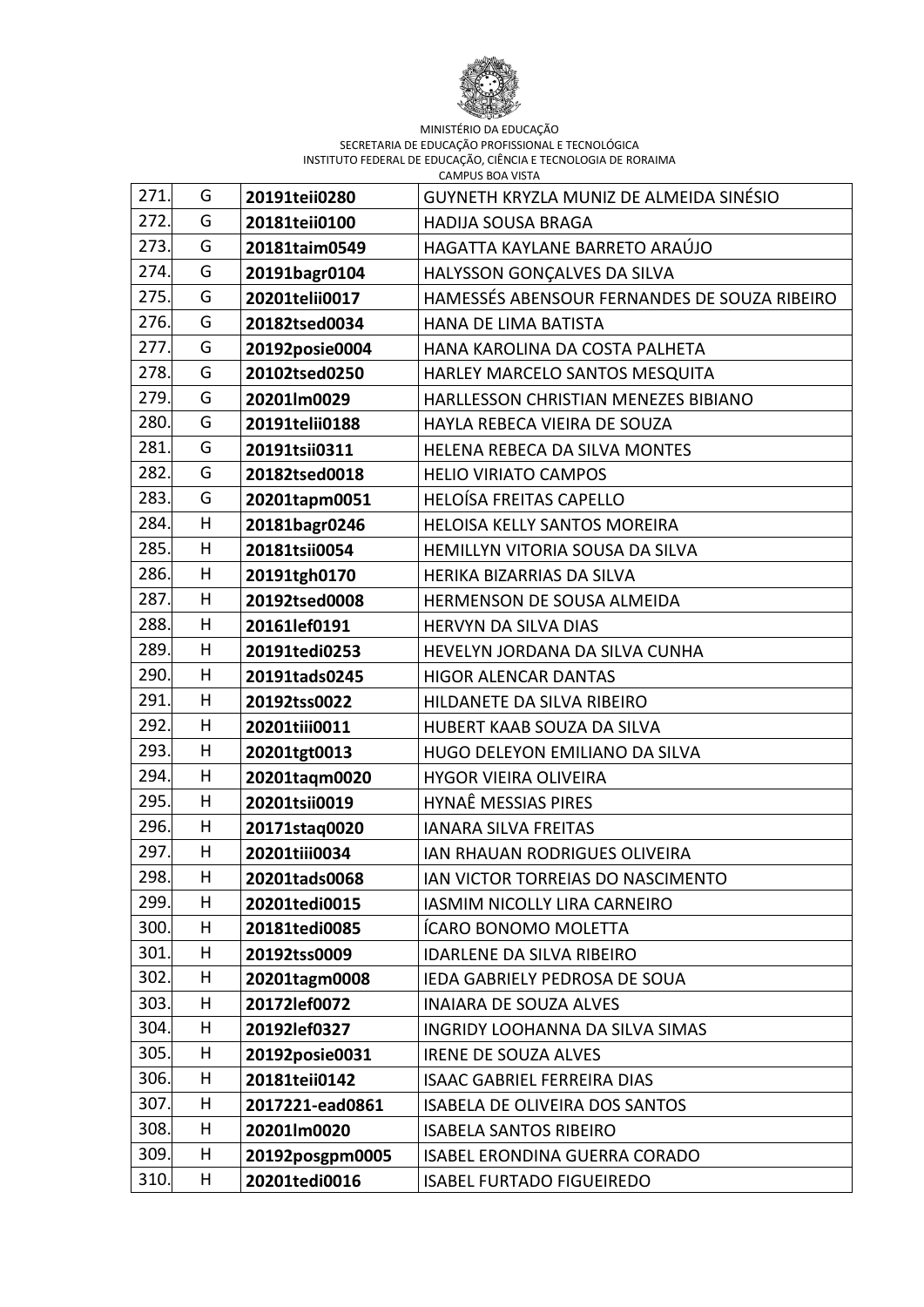

| 311. | Η            | 20191teii0116   | <b>ISABELLA CARVALHO BENEDETTI</b>           |
|------|--------------|-----------------|----------------------------------------------|
| 312. | н            | 20191tgh0072    | <b>ISABELLA CRISTINA COSTA TORRES</b>        |
| 313. | H            | 20201tsii0018   | <b>ISABELLE SANTOS LOPES</b>                 |
| 314. | Η            | 20181taim0409   | <b>ISABEL PEREIRA LIMA</b>                   |
| 315  | н            | 20181tedi0026   | ISADORA ADRIELLE GUEVARA PINHO               |
| 316. | Н            | 20191lcb0080    | <b>ISADORA ARAÚJO COSTA</b>                  |
| 317. | Н            | 20181tedi0310   | <b>ISADORA SOUSA DA SILVA</b>                |
| 318. | H            | 20181tads0069   | <b>ISAIAS CEZAR FILHO</b>                    |
| 319. | Н            | 20181tsii0135   | ISIS LORANY OLIVEIRA ARRUDA                  |
| 320. | H            | 20201lcb0022    | <b>ISIS MOREIRA DOS SANTOS</b>               |
| 321. | Н            | 20191teii0108   | ÍTALO CAIO TRINDADE CAVALCANTE DE SOUZA      |
| 322. | н            | 20181taim0433   | ITALO JULIANO ARAÚJO DE OLIVEIRA             |
| 323. | Н            | 20191taqm0098   | ÍTALO MONTEIRO BRÁS                          |
| 324. | $\mathsf{I}$ | 20201lef0004    | <b>ITÁLO MUNIZ GUEDES</b>                    |
| 325. | I            | 20201tsii0113   | ITAMAR YSVI DA SILVA CARNEIRO                |
| 326. | I            | 20201stsa0018   | <b>IVONE RODRIGUES DA SILVA</b>              |
| 327. | $\mathsf{I}$ | 20201tads0069   | <b>IZAEL ELIZEU ARRUDA AMARAL</b>            |
| 328. | $\mathsf{I}$ | 20161tiii0094   | IZAELLY JOYCE BRAZ NASCIMENTO                |
| 329. | I            | 20201teii0026   | JAAZIEL DO NASCIMENTO MACEDO                 |
| 330. | $\mathsf I$  | 20161lef0213    | <b>JACIERE DE ARAÚJO FONTELES</b>            |
| 331. | $\mathsf{I}$ | 20201telii0018  | JACKSON RAMALDES DE MACEDO                   |
| 332. | $\mathsf{I}$ | 20181taim0050   | <b>JAIANE DE JESUS JOB</b>                   |
| 333. | $\mathsf{l}$ | 20201teii0017   | JAMILE FERNANDES DE ALBUQUERQUE              |
| 334. | I            | 20191tgh0196    | JANAÍNA NASCIMENTO CRUZ                      |
| 335. | $\mathsf{I}$ | 20201tads0008   | JANAYNA MARTINS DE CARVALHO                  |
| 336. | I            | 20181taim0662   | <b>JANDERSON ROQUE BATISTA</b>               |
| 337. | $\mathsf{I}$ | 20192posgpm0002 | <b>JANDERVANIA VINHORTE ALVES</b>            |
| 338. | L            | 20201taqm0005   | JAQUELYNY OLIVEIRA DE ALMEIDA                |
| 339. | L            | 20182tsed0077   | JARDEL MODESTO DE CARVALHO                   |
| 340. | I            | 20191lm0256     | JARDEL TAVARES DE ALENCAR                    |
| 341. | I            | 20201teii0018   | JEAN LUCAS MAGALHÃES QUINTELO                |
| 342. | I            | 20201stsa0024   | JEAN MARCELO DE SENA REIS DE SOUZA           |
| 343. | L            | 20201teii0025   | JEAN SILVA DE CASTRO                         |
| 344. | $\mathsf{I}$ | 20191tads0598   | JEFERSON MATOS DOS REIS                      |
| 345. | I            | 2017221-ead0675 | JEMIMA DE SOUZA SALDANHA                     |
| 346. | L            | 20201tgt0031    | <b>JESSICA CUNHA DA SILVA</b>                |
| 347. | I            | 20152lef0206    | <b>JESSICA SILVA DE SOUSA</b>                |
| 348. | $\mathsf{I}$ | 20181tsii0283   | JÉSSICA VICTORIANO BARROS PAURÁ              |
| 349. | $\mathbf{I}$ | 20181taq0031    | JESÚS YVAN HIRALDO BRASSINGTON NOGALES JESÚS |
|      |              |                 | <b>BRASSINGTON</b>                           |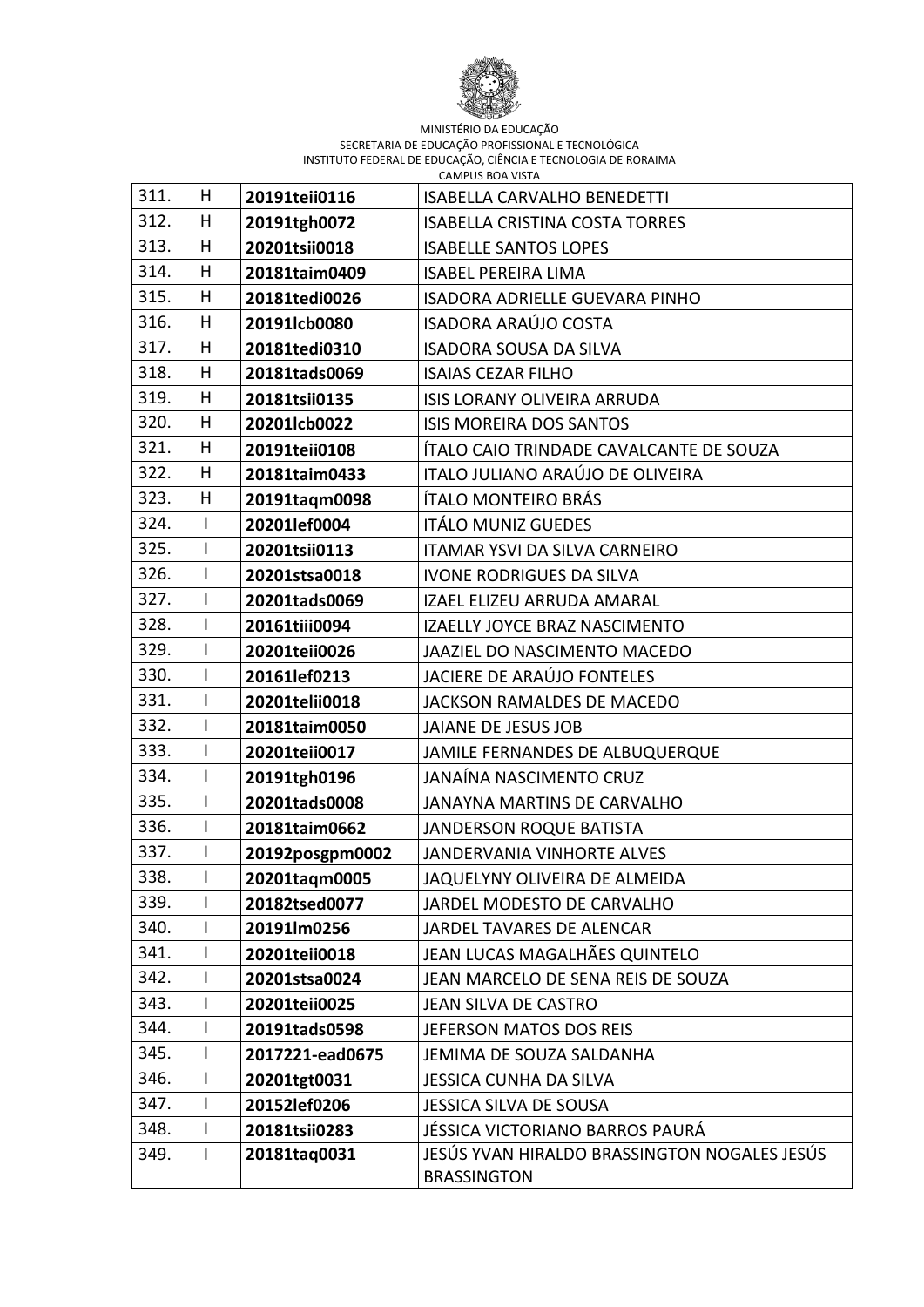

| 350. | I | 20192cnp00040028 | <b>JHENMY BARBOSA MENDES</b>          |
|------|---|------------------|---------------------------------------|
| 351. | L | 20181tads0328    | <b>JHONATAN BARBOSA MENDES</b>        |
| 352. | L | 20191tsii0192    | JHÔNCIO RAMIRO ALMEIDA DE SOUZA       |
| 353. | I | 20201tsii0032    | JOANA RUTH DO NASCIMENTO CALDEIRA     |
| 354. | I | 20181tgt0068     | JOAO BATISTA FELIX DA SILVA           |
| 355. | I | 20192tsel0029    | <b>JOÃO FÉLIX FEITAL</b>              |
| 356. | I | 20201tapm0005    | JOÃO GUILHERME VALÉRIO SANTOS DE MELO |
| 357. | I | 20181teii0177    | JOÃO MARCOS OLIVEIRA DA SILVA         |
| 358. | L | 2017221-ead0233  | JOAO MARIA DA ROCHA FILHO             |
| 359. | I | 20151tads0200    | JOÃO PEDRO BARAÚNA DA SILVA MIRANDA   |
| 360. | I | 20181teii0037    | JOÃO VICTOR MEDEIROS SOUSA            |
| 361. | I | 20191telii0102   | JOÃO VICTOR RODRIGUES BONFIM          |
| 362. | I | 20192tadm0043    | JOÃO VITOR BARBOSA FERREIRA           |
| 363. | I | 20201tedi0027    | JOÃO VITOR DA SILVA DE AGUIAR         |
| 364. | I | 20181tads0131    | JOÃO VITOR LIMA DA ROCHA              |
| 365. | J | 20162lef0194     | JOHN FELIX DE SOUZA SILVA             |
| 366. | J | 20192posgpm0107  | JOICIVÂNIA DE SOUZA CRISPIM           |
| 367. | J | 20192tadm0018    | JOLLY MAITÊ DE ALBUQUERQUE PEREIRA    |
| 368. | J | 20181lcb0208     | JORDÂNIA ZERRAR DA SILVA              |
| 369. | J | 20201stsa0008    | <b>JOSEANE CRUZ LIMA</b>              |
| 370. | J | 20201tedi0026    | JOSÉ CAIRO CARDOSO DA SILVA           |
| 371. | J | 20192tsel0005    | <b>JOSÉ CARLOS ALHUAY LOPEZ</b>       |
| 372. | J | 20201tiii0012    | <b>JOSÉ CARVALHO NETO</b>             |
| 373. | J | 20192tsel0001    | <b>JOSÉ FÉLIX FEITAL</b>              |
| 374. | J | 20201lm0014      | JOSÉLIA MARIA SILVA DE CARVALHO       |
| 375. | J | 20191taim0342    | <b>JOSÉ LUCAS COSTA MANDES</b>        |
| 376. | J | 20191tgh0277     | JOSÉ ROBERTO CARVALHO ALVES           |
| 377. | J | 20201teii0027    | JOSIANE CLEANNE FARKAS DA SILVA       |
| 378. | J | 20171lelhad0594  | JOSIMAEL DE SOUZA                     |
| 379. | J | 20192posie0028   | JOSIVANIA MACÊDO DA ROCHA             |
| 380. | J | 20192cnp00040022 | <b>JOVANA DA SILVA NUNES</b>          |
| 381. | J | 20192lef0122     | JOYCE ADRIANA FÉLIX DA SILVA          |
| 382. | J | 20181taim0670    | JOYCE ARAÚJO DA SILVA                 |
| 383. | J | 20151lcb0199     | JOZINILSON LIMA DE ALMEIDA            |
| 384. | J | 20201tiii0010    | JUAN WILLMAR DELGADO MAFRA            |
| 385. | J | 20161lm0010      | JUCELY ABREU DE LIMA                  |
| 386. | J | 20181tsii0097    | JÚLIA ARAÚJO OLIVEIRA                 |
| 387. | J | 20181tagm0426    | JULIA DE OLIVEIRA FERREIRA            |
| 388. | J | 20201lef0028     | JULIANA ALENCAR DE SOUZA              |
| 389. | J | 20201tagm0013    | <b>JULIANA CALDAS VIANA</b>           |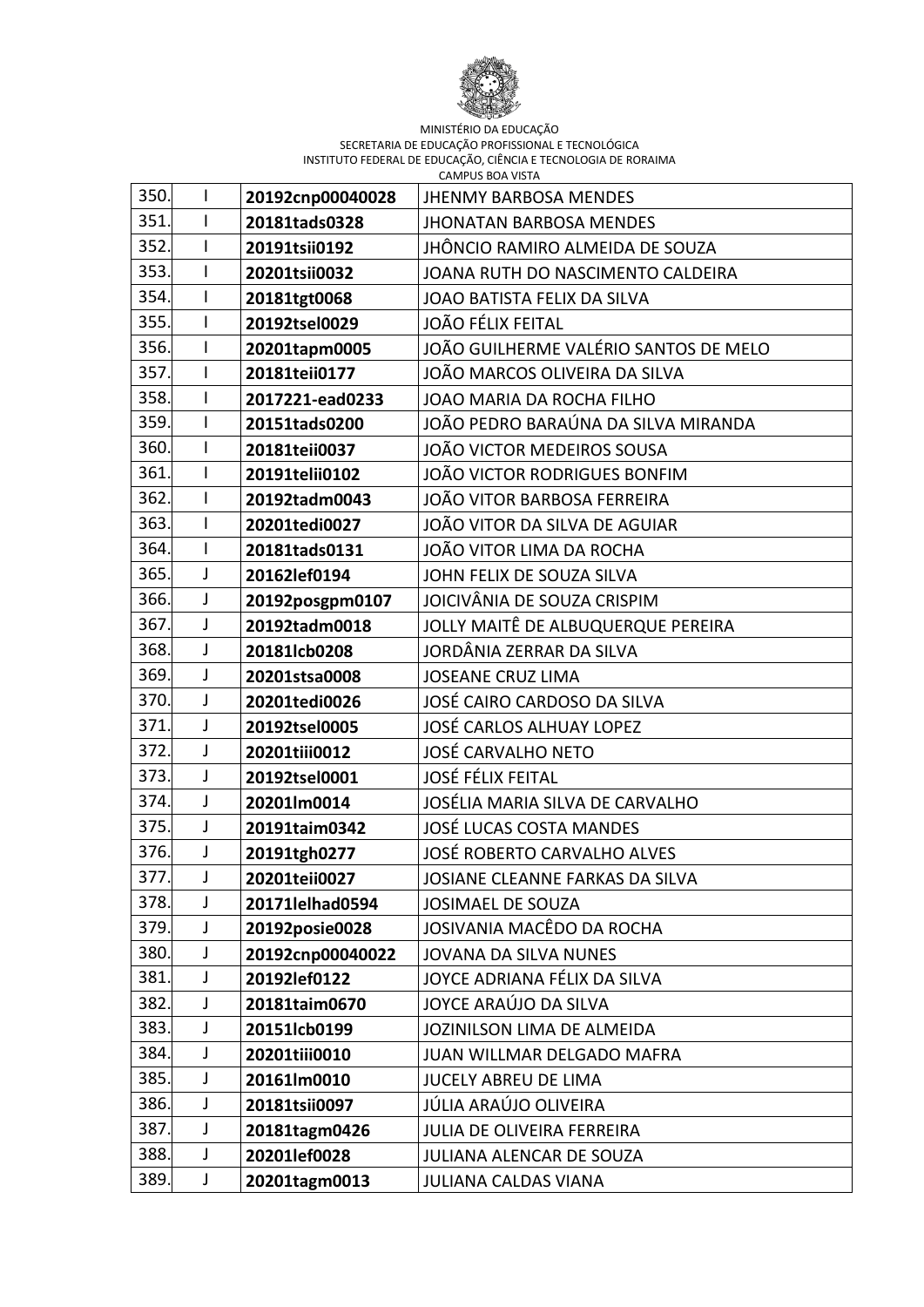

| 390. | J | 20181lcb0054     | <b>JULIANA RODRIGUES DA SILVA</b>         |
|------|---|------------------|-------------------------------------------|
| 391. | J | 20181tgh0151     | <b>JULIETE GOMES E SILVA</b>              |
| 392. | J | 20201lef0029     | JULIETTE ALVES DOS SANTOS AMARAL          |
| 393. | J | 20181tedi0107    | JÚLIO OLIVEIRA SAMPAIO NUNES              |
| 394. | J | 20201teii0023    | JUVENCIL DANILO DE MEDEIROS RAMOS         |
| 395. | J | 20201ficaf0003   | KAELYN JORGE INÁCIO                       |
| 396. | J | 20181teii0070    | KAIO RENATO AGUIAR ALMEIDA                |
| 397. | J | 20201teii0033    | KAIO SAAD IZIDORIO MARTINS                |
| 398. | J | 20201lcb0006     | <b>KAMILA GOMES NUNES</b>                 |
| 399. | J | 20201tedi0004    | KAMILLY EDUARDA DOS SANTOS ALMEIDA        |
| 400. | J | 20201tapm0068    | <b>KAMILLY LIMA DIAS</b>                  |
| 401. | J | 20201tiii0016    | KAMYLLA VICTÓRIA SOUZA ARAUJO             |
| 402. | J | 20191tedi0091    | KAREM EDUARDA SILVA DA COSTA              |
| 403. | J | 20181tedi0190    | <b>KAREN CARDOSO AMARAL</b>               |
| 404. | К | 20191lcb0315     | KAREN JANAINA DA SILVA SOARES             |
| 405. | К | 20162lef0119     | <b>KAREN MARIE CONRADO PAYETTE</b>        |
| 406. | К | 20181tsii0070    | KARINY RIBEIRO DE ABREU CESAR             |
| 407. | К | 20191telii0137   | KARLO GIOVANY SILVA CARVALHO              |
| 408. | К | 20181tsii0151    | KAROLAINE VIRIATO RAPOSO LEITE            |
| 409. | К | 20181tgh0011     | KASSIA HELEN DE JESUS DE SOUZA            |
| 410. | К | 20191tgt0051     | KATARINA CRISTINA MACEDO DE OLIVEIRA      |
| 411  | К | 20201teii0019    | KAUAN KENUI SOARES ALENCAR                |
| 412. | К | 20201tedi0034    | KAUAN PEREIRA DA SILVA                    |
| 413. | К | 20201telii0019   | KAUÊ SOUSA COSTA                          |
| 414. | К | 20201tcmim0013   | KAYLANE SANTOS DE SOUSA                   |
| 415  | К | 20191lcb0218     | KAYLLA LAWHEYNARA EMILIANO                |
| 416. | К | 20181tspim0010   | <b>KAYLLANE DE SOUSA SANTOS</b>           |
| 417. | K | 20191tcmim0285   | KAYLLANE KAYSSA CORRÊA DA SILVA           |
| 418. | К | 20191teii0094    | <b>KAYLLANE SILVA FREITAS</b>             |
| 419. | К | 20201tads0065    | <b>KAYO SILVA SOBRAL</b>                  |
| 420. | К | 20191tsii0060    | KÉCIA HEMILLY DA SILVA BATISTA CAVALCANTE |
| 421. | К | 20192posie0045   | KEILA SILVA DA COSTA                      |
| 422. | К | 20191tspim0115   | KELLI MONIC DOS SANTOS SOUSA              |
| 423. | К | 20201lcb0021     | KELLY CADETE DA SILVA                     |
| 424. | K | 20192posemem0036 | KELLY PRISCILA DE ARAÚJO ANDRADE          |
| 425. | К | 20191tads0180    | <b>KEMESON ALVES NAVECA</b>               |
| 426. | К | 20201tads0010    | KENNEDY CARVALHO DE OLIVEIRA              |
| 427. | K | 20201bagr0014    | KESLEY VALÉRIO SANTOS DE MELO             |
| 428. | K | 20201lef0033     | KESSIA LIMA DE ARAUJO FERREIRA            |
| 429. | К | 20201tsii0020    | KETHLEN SALUSTINO VIEIRA                  |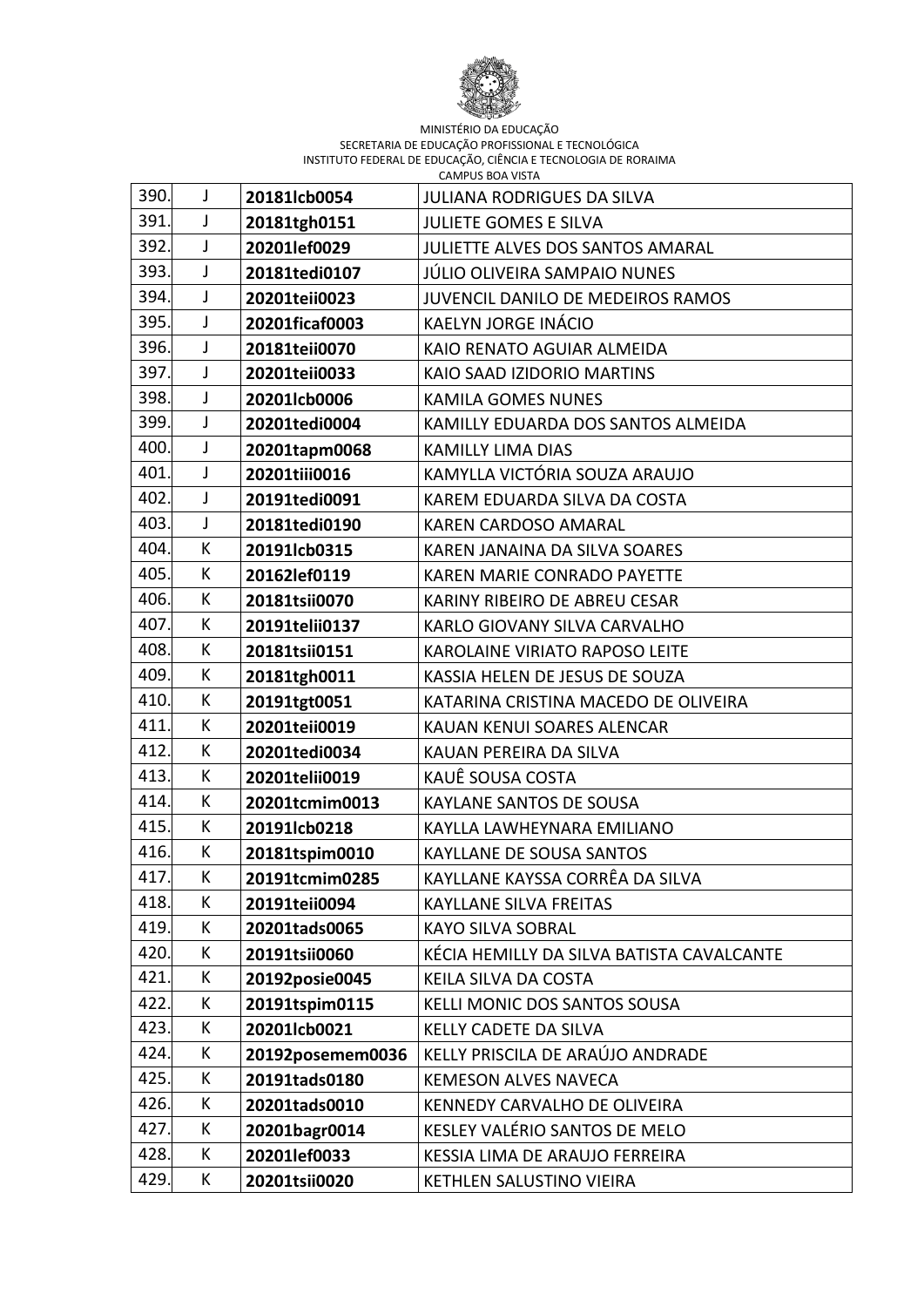

| 430. | K | 20171lelhad0160 | KETLEN DA CONCEIÇÃO ALVES                |
|------|---|-----------------|------------------------------------------|
| 431  | K | 20191taim0300   | <b>KEVEN GABRIEL VIEIRA ROCHA</b>        |
| 432. | К | 20201tedi0021   | KLEIVSON LANDER SILVA OLIVEIRA           |
| 433. | K | 20181taq0006    | KLICYA MAYANNA LIMA SAMPAIO DA SILVA     |
| 434. | К | 20201tads0012   | LACERDA CARVALHO MACHADO                 |
| 435. | К | 20181tads0336   | LAIO DENIS CARVALHO LIRA                 |
| 436. | K | 20201tedi0024   | LARA CRISTINE DA SILVA RIBEIRO           |
| 437. | K | 20181tsii0089   | LARA FERNANDA DINIZ OLIVEIRA             |
| 438. | K | 20191tedi0180   | LARISSA CARVALHO LEITE DA SILVA          |
| 439. | К | 20201tagm0011   | LARISSA GABRIELE PAIXÃO FONTES           |
| 440. | K | 20182tsac0219   | LASSIE KETHELLEN MAGALHÃES DE LIMA       |
| 441  | К | 20191tsii0168   | LAURA DANIELE SARAIVA DA SILVA           |
| 442  | К | 20182tsel0097   | LAURA MARINHO TEIXEIRA                   |
| 443. | K | 20141tgh0278    | LAURA RAQUEL FERREIRA FARIAS             |
| 444. | К | 20191teii0345   | LAYANE IALE GOMES MOURA                  |
| 445. | L | 20191teii0140   | LAYSSA VICTÓRIA LIMA SILVA               |
| 446. | L | 20191tads0032   | LEANDRO EVANDRO DA SILVA FARIAS          |
| 447. | L | 20201tads0014   | <b>LEANDRO SANTOS</b>                    |
| 448. | L | 20161lcb0271    | LEIDIANE DO NASCIMENTO ALVES             |
| 449. | Г | 20181taq0034    | LEMUEL DA SILVA                          |
| 450. | L | 20192tadm0038   | LENILSON DA SIIVA DUARTE                 |
| 451  | L | 20191lef0235    | LEON ANSELMO CRUZ JÚNIOR                 |
| 452. | L | 20201teii0021   | LEONARDO PORTELA MAIA DE SOUZA           |
| 453. | L | 20192lef0130    | <b>LEONARDO RODRIGUES MENDES</b>         |
| 454. | L | 20201tiii0017   | LETICIA DA SILVA BARROS                  |
| 455. | L | 20191lef0049    | LETÍCIA FONSECA BARROS                   |
| 456. | Г | 20201telii0022  | LETICIA FORTES PRADO                     |
| 457. | L | 20201lcb0028    | LEYDYANNE DOS SANTOS VIEIRA              |
| 458. | L | 20181lcb0194    | LILIANE FREITAS CONCEIÇÃO                |
| 459. | L | 20162lef0267    | LILIANE LIMA FERREIRA                    |
| 460. | L | 20171taim0672   | LILLIAN SARAIVA DA SILVA                 |
| 461. | Г | 20201stsa0019   | LÍVIA NAYELLY REGIS ALVES                |
| 462. | L | 20181tagm0060   | LIVIA SILVA SOBRAL                       |
| 463. | Г | 20191tsii0036   | LORENA EDUARDA RICHIL DE CARVALHO ARAÚJO |
| 464. | Г | 20171lcb0362    | LUANA LARISSA COSTA SOUSA                |
| 465. | L | 20201tiii0020   | LUÃ SILVEIRA DE SENA GOMES               |
| 466. | L | 20191teii0183   | LUCAS AUGUSTO MOTA SCALABRIN             |
| 467. | Г | 20191tagm0076   | LUCAS CÂNDIDO DOS SANTOS NERES           |
| 468. | Г | 20181tads0220   | LUCAS LIMA DA SILVA                      |
| 469. | L | 20191teii0051   | LUCAS MACEDO CARLOS DA SILVA             |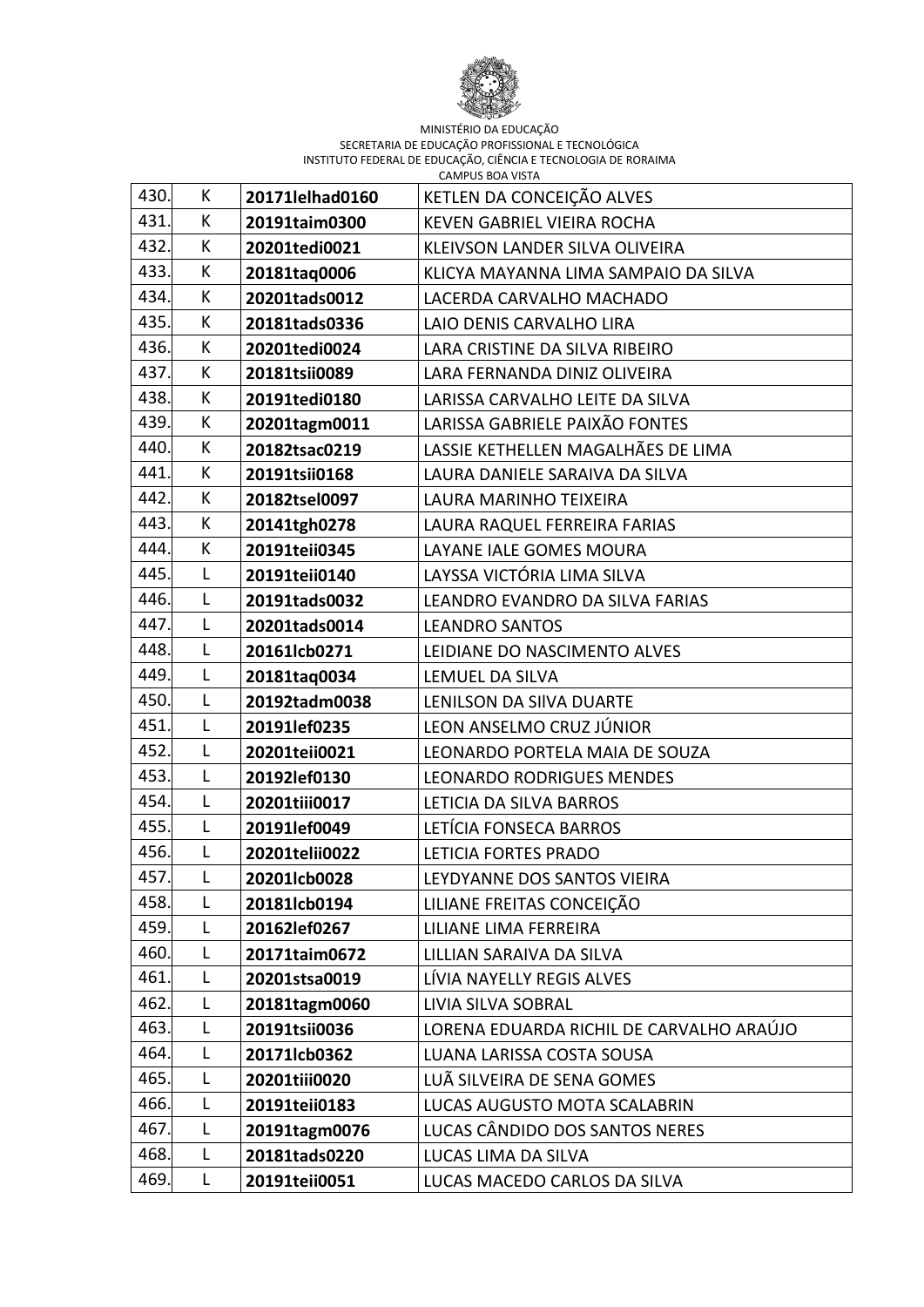

| 470. | L            | 20201tiii0019   | LUCAS MATHEUS OLIVEIRA DE ALBUQUERQUE    |
|------|--------------|-----------------|------------------------------------------|
| 471. | L            | 2017221-ead0829 | LUCAS MESQUITA LIMA                      |
| 472. | L            | 20181lcb0070    | LUCAS NOGUEIRA CRUZ                      |
| 473. | L            | 20191bagr0180   | LUCIANA ARAÚJO DE OLIVEIRA               |
| 474. | L            | 20201tcmim0001  | LUDIMYLLA SANTANA LIMA                   |
| 475. | $\mathsf{L}$ | 20201tads0020   | <b>LUDMILA BRITO FARIAS</b>              |
| 476. | $\mathsf{L}$ | 20201tedi0032   | LUÍS EDUARDO SILVA LEAL                  |
| 477. | L            | 20192lef0173    | LUIS FERNANDO DA SILVA FERREIRA          |
| 478. | L            | 20191tads0628   | LUIS GUSTAVO DA SILVA SOARES             |
| 479. | L            | 20181teii0096   | LUÍS HENRIQUE LIMA ALVES                 |
| 480. | L            | 20201tedi0023   | LUIZA ARIEL NASCIMENTO MAGALHÃES BEZERRA |
| 481  | L            | 20201tgt0032    | LUIZA MARIA GARCIA NOGUEIRA SILVA        |
| 482. | L            | 20171teii0152   | LUIZ ANTONIO BARROSO DE CASTRO JÚNIOR    |
| 483. | L            | 20201tads0013   | <b>LUIZ FAUSTINO BEZERRA</b>             |
| 484. | L            | 20191tedi0199   | LUIZ GABRIEL PEREIRA VIEIRA              |
| 485. | L            | 20191tiii0242   | LUIZ GUSTAVO ARAUJO DA SILVA FILHO       |
| 486. | M            | 20201telii0021  | LUÍZ HENRIQUE BOTELHO DE MENEZES         |
| 487. | M            | 20201stsa0005   | LUIZ PEDROSO DOS SANTOS                  |
| 488. | M            | 20181lef0080    | LUIZ RENAN DO NASCIMENTO SEMEN           |
| 489  | M            | 20192tsac0028   | LUZIENE MENDES DA SILVA                  |
| 490. | M            | 20192lef0211    | <b>MAGIDE LIRA DE SOUSA</b>              |
| 491  | M            | 20181tspim0355  | <b>MAIARICY PEREIRA DOS ANJOS</b>        |
| 492. | M            | 20201tiii0022   | MANUELA DA SILVA ROQUE                   |
| 493. | M            | 20181bagr0270   | <b>MARCELLE RODRIGUES ROCHA</b>          |
| 494. | M            | 20191bagr0228   | MARCELLO VINÍCIUS GUIVARES FONSECA       |
| 495. | M            | 20191tadms0025  | MARCELO ANDERSON DO NASCIMENTO COSTA     |
| 496. | M            | 20181lef0241    | MARCELO LIMA NOGUEIRA                    |
| 497. | M            | 20192tss0013    | MARCIA MACEDO GOMES                      |
| 498. | M            | 20201lef0009    | MÁRCIO EDUARDO ALMEIDA BATISTA           |
| 499. | M            | 20191lcb0196    | MARCOS ANDRÉ DA CRUZ LOPES               |
| 500. | M            | 20201telii0026  | MARCOS VINÍCIUS CARVALHO DE ALMEIDA      |
| 501. | M            | 20181tagm0523   | MARCUS PAULO SOUSA SILVA COSTA           |
| 502. | M            | 20191tads0520   | MARCUS VINÍCIUS MARQUES DOS SANTOS       |
| 503. | M            | 20181tsii0178   | MARESSA SAMPAIO GUIMARÃES                |
| 504. | M            | 20201lcb0008    | MARIA ALDENI VISGUEIRA DO NASCIMENTO     |
| 505. | M            | 20181tagm0167   | <b>MARIA ALICE RODRIGUES PINTO</b>       |
| 506. | M            | 20172lef0331    | <b>MARIA BEATRIZ SILVA DOS SANTOS</b>    |
| 507. | M            | 20181taim0352   | MARIA CAROLINE DA SILVA NOGUEIRA         |
| 508. | M            | 20201tsii0012   | MARIA CLARA NUNES DA SILVA               |
| 509. | M            | 20191tedi0105   | MARIA CRISTINA COSTA GUIMARÃES           |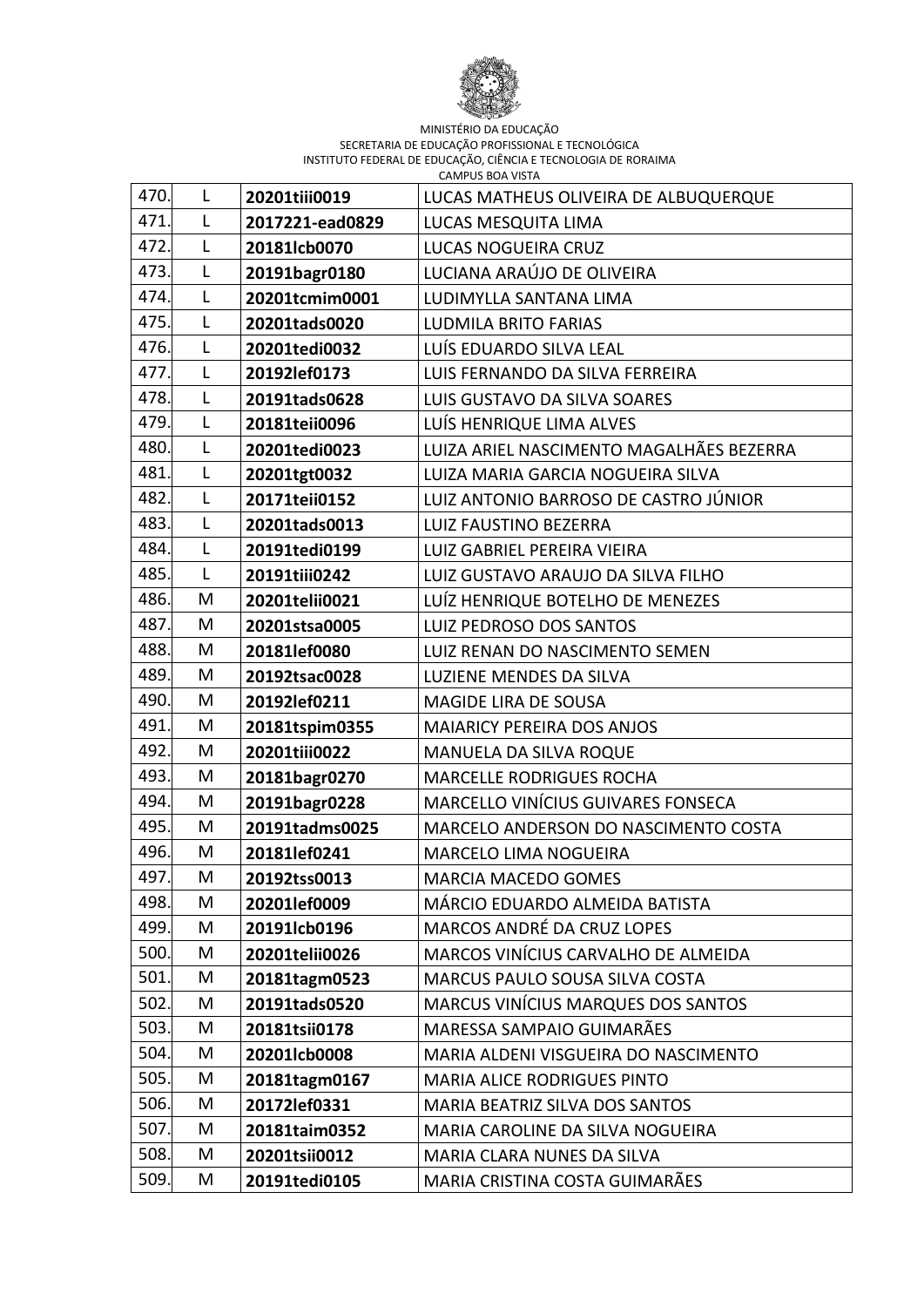

| 510. | M | 20181lef0063    | MARIA EDUARDA DE AZEVEDO OLIVEIRA             |
|------|---|-----------------|-----------------------------------------------|
| 511. | M | 20201tedi0013   | MARIA EDUARDA FERREIRA                        |
| 512. | M | 20201telii0035  | <b>MARIA EDUARDA MARTINS CAMPOS</b>           |
| 513. | M | 20181tspim0479  | <b>MARIA EDUARDA TAVARES CHAVES</b>           |
| 514. | M | 20191tsii0273   | MARIA FERREIRA NASCIMENTO                     |
| 515. | M | 20201tedi0025   | MARIA LUIZA DE MACEDO KING                    |
| 516. | M | 20201bagr0031   | <b>MARIA LUIZA SANTOS CADETE</b>              |
| 517. | M | 20191teii0086   | MARIANA LIMA ALMEIDA                          |
| 518. | M | 20191lcb0110    | <b>MARIANA SILVA BARROS</b>                   |
| 519. | M | 20181tspim0150  | MARIA PAULA RODRIGUES DA SILVA                |
| 520. | M | 20201tsii0013   | MARIA RITA RODRIGUES DE ROSSO                 |
| 521. | M | 20191lcb0161    | <b>MARIA THALITA MACEDO SALES</b>             |
| 522. | M | 20192posgpm0010 | <b>MARILENE ELIAS MELGUEIRO</b>               |
| 523. | M | 20191tsii0290   | MARÍLIA LIMA SILVA                            |
| 524. | M | 20201teii0028   | MARKUS NEMUEL LEMOS DE JESUS RAMOS DE FREITAS |
| 525. | M | 20181stsa0189   | MARLY CRISTIANE DA SILVA MACEDO               |
| 526. | M | 20201lcb0010    | MARTINHO MACUXI DE SOUZA FILHO                |
| 527. | N | 20201lcb0014    | MATEUS DA SILVA ARAUJO                        |
| 528. | N | 20181tsii0330   | MATEUS DA SILVA MAGALHÃES                     |
| 529. | N | 20181teii0169   | <b>MATEUS FERNANDES</b>                       |
| 530. | N | 20201tapm0049   | <b>MATEUS ISMAEL LIRA RAMOS</b>               |
| 531. | N | 20181taim0220   | MATEUS OLIVEIRA DE LIMA                       |
| 532. | N | 20181teii0207   | MATHEUS BRAYAN ALMEIDA DE ARAÚJO              |
| 533. | N | 20201tads0023   | MATHEUS BRAYAN SOARES DA SILVA                |
| 534. | N | 20201lef0022    | MATHEUS GABRIEL FEITOSA DO NASCIMENTO         |
| 535. | N | 20191tiii0048   | MATHEUS IAM ALMEIDA FERREIRA                  |
| 536. | N | 20192tsac0005   | MAX CLÁUDIO DOS SANTOS RIOS                   |
| 537. | N | 20181tedi0018   | MAXWELL LUCAS MACEDO DE BRITO SILVA           |
| 538. | N | 20201teii0035   | MAXWILLIAN SOUZA ALMEIDA                      |
| 539. | N | 20171lelhad0810 | MAYARA KAROLINY DUARTE ARAUJO                 |
| 540. | N | 20181lef0012    | <b>MAYCON DE SOUSA ALEXANDRE</b>              |
| 541. | N | 2017221-ead0055 | MAYLLA JAKELINNE VINHORT ALVES DE MELO        |
| 542. | N | 20171lcb0036    | <b>MEIRICELY MARQUES</b>                      |
| 543. | N | 20191tsii0320   | MELINA SUCRE DE SOUZA BATISTA                 |
| 544. | N | 20191lef0170    | MELISSA DANDARA DE OLIVEIRA DUARTE            |
| 545. | N | 20171tedi0265   | MICHAEL DHEYWID PEREIRA RAPOSO                |
| 546. | N | 20201bagr0011   | MILENA KETULY PERES RODRIGUES                 |
| 547. | N | 20171lelhad0390 | MIRIANE GOMES E SILVA                         |
| 548. | N | 20192tgp0015    | MIRIAN SUZANA PEREIRA LIMA                    |
| 549. | N | 20191teii0361   | MITCHELL DE SOUSA MALHADA                     |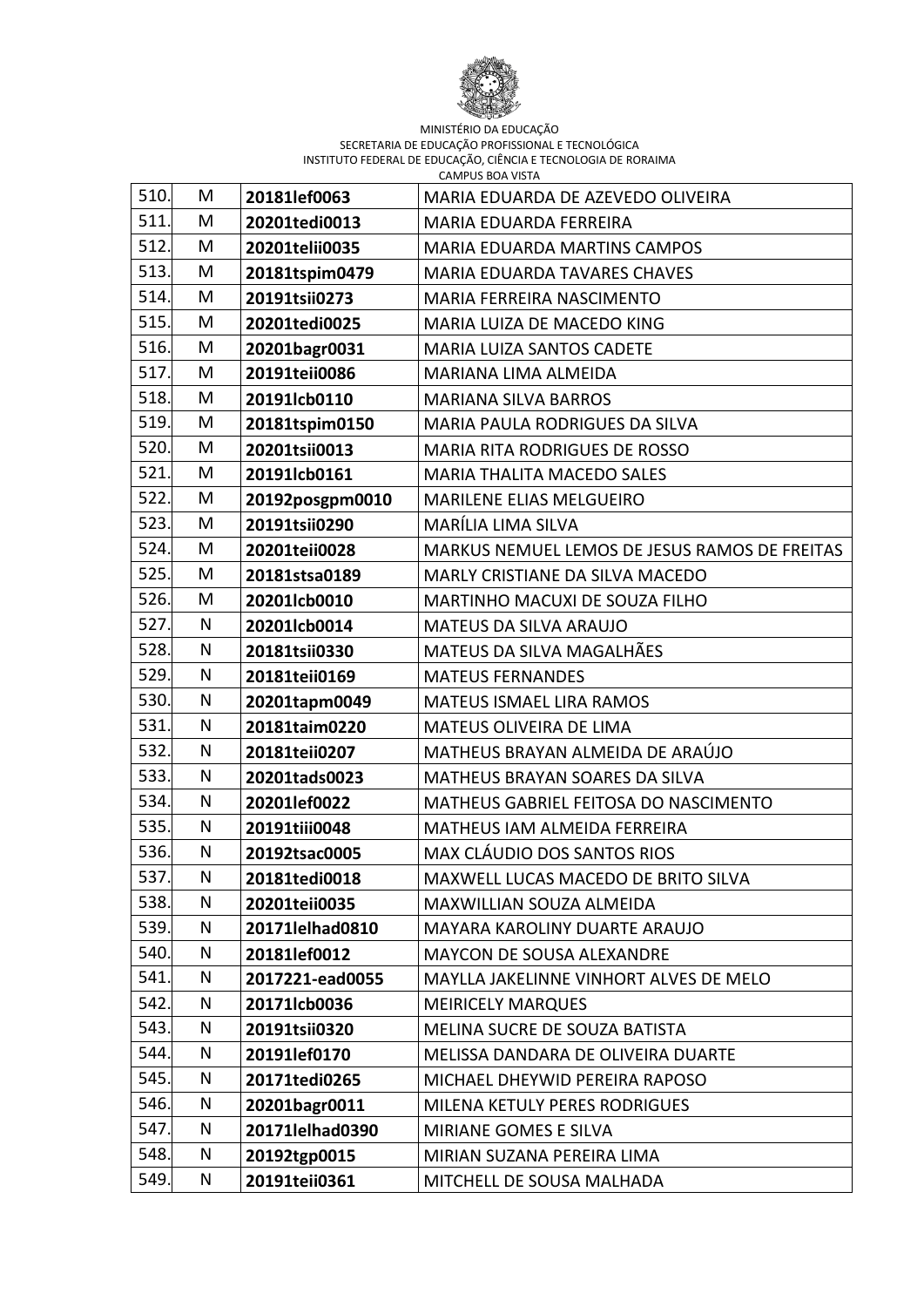

| 550. | N              | 20192tss0025    | <b>MONALISSA DOS SANTOS TAVARES</b>  |
|------|----------------|-----------------|--------------------------------------|
| 551. | Ν              | 20201taqm0018   | MÔNICA ALVES TRAJANO                 |
| 552. | N              | 20201tads0017   | MURILO HENRIQUE SILVA ALMEIDA        |
| 553. | N              | 20201teii0024   | <b>NAARA FONTELES WAISMANN</b>       |
| 554. | N              | 20181tagm0280   | NAILA CRISTINA BARRETTO DOS SANTOS   |
| 555. | N              | 20191tedi0202   | <b>NAIRA ALYCE MATOS MARQUES</b>     |
| 556. | N              | 20201lcb0012    | NATACHA GABRIELA COSTA ALVES         |
| 557. | N              | 20192lef0335    | NATALIA SALDANHA AZEVEDO             |
| 558. | N              | 20201tgt0012    | NATANAEL NERY FONSECA                |
| 559. | N              | 20181bagr0114   | NATASHA DO NASCIMENTO LOPES          |
| 560. | N              | 20201telii0027  | NATHALIA ROCHA DE AQUINO             |
| 561. | N              | 20181lcb0305    | NATHALYNA LÚCIA MOREIRA SOUZA        |
| 562. | N              | 20181tsii0348   | NATHYELLE VICTÓRIA LIMA BRAGA        |
| 563. | N              | 20181tsii0160   | NAYENE BRUCE LEAL DA SILVA           |
| 564. | N              | 20191tsii0087   | NAYHARA FERREIRA VIEIRA              |
| 565. | N              | 20181stsa0073   | NEIZA MARCELO DA SILVA               |
| 566. | N              | 20172lef0080    | NELLY SANDRYENNY BARBOSA             |
| 567. | N              | 20201lcb0015    | NICÀCIO FRANKLEN DE LIMA SILVA       |
| 568. | O              | 20181lef0314    | NÍCOLAS AMARO MAIA DE ALMEIDA        |
| 569. | O              | 20201telii0025  | NICOLAS BRANDÃO DIAS                 |
| 570. | $\overline{O}$ | 20201tagm0009   | NÍCOLAS PRINTES PEREIRA              |
| 571. | $\mathsf{O}$   | 20201telii0029  | NÍCOLAS SOUSA JATI                   |
| 572. | O              | 20191telii0129  | NICOLLE AFONSO SILVA                 |
| 573. | $\mathsf{O}$   | 20171teii0233   | NICOLLE EVANGELIA DE OLIVEIRA BONFIM |
| 574. | $\mathsf{O}$   | 20181tsii0038   | NICOLLIE MELO DE LIMA                |
| 575. | $\mathsf{O}$   | 20181lcb0046    | NIELE RODRIGUES ANDRADE GAMA         |
| 576. | O              | 20192posgpm0003 | NILCEIA CANAVARRO SOUZA              |
| 577. | O              | 20161lef0035    | NILTON VELOSO GUIMARÃES JÚNIOR       |
| 578. | O              | 20172tsi0241    | NILZAMARA DUARTE DE ARAÚJO           |
| 579. | O              | 20191tiii0250   | NITHAEL DI ASSIS ROTH NUNES          |
| 580. | O              | 20181bagr0106   | NÍVIA THAYS IVO PEREIRA              |
| 581. | $\mathsf{O}$   | 20171lelhad0845 | NOEMI DE FREITAS ARAÚJO VIEIRA       |
| 582. | O              | 20171lelhad0462 | OBERLANE DOS SANTOS POVES MOURÃO     |
| 583. | O              | 20192tsel0027   | <b>OCIAN BENTO GONÇALVES</b>         |
| 584. | O              | 20182tsed0115   | <b>ODECIO TEIXEIRA DE SOUZA</b>      |
| 585. | O              | 20181lcb0216    | OSÉIAS SANTOS DE SANTANA             |
| 586. | O              | 20191telii0269  | PABLO DANYEL MONTEIRO ARAÚJO         |
| 587. | $\mathsf{O}$   | 20191tads0350   | PABLO MIRANDA DOS SANTOS             |
| 588. | $\mathsf{O}$   | 20181lcb0100    | PABLO VINISIOS BONIFÁCIO MARTINS     |
| 589. | O              | 20191lef0294    | PALLOMA LORRAYNE CORDEIRO DA ROCHA   |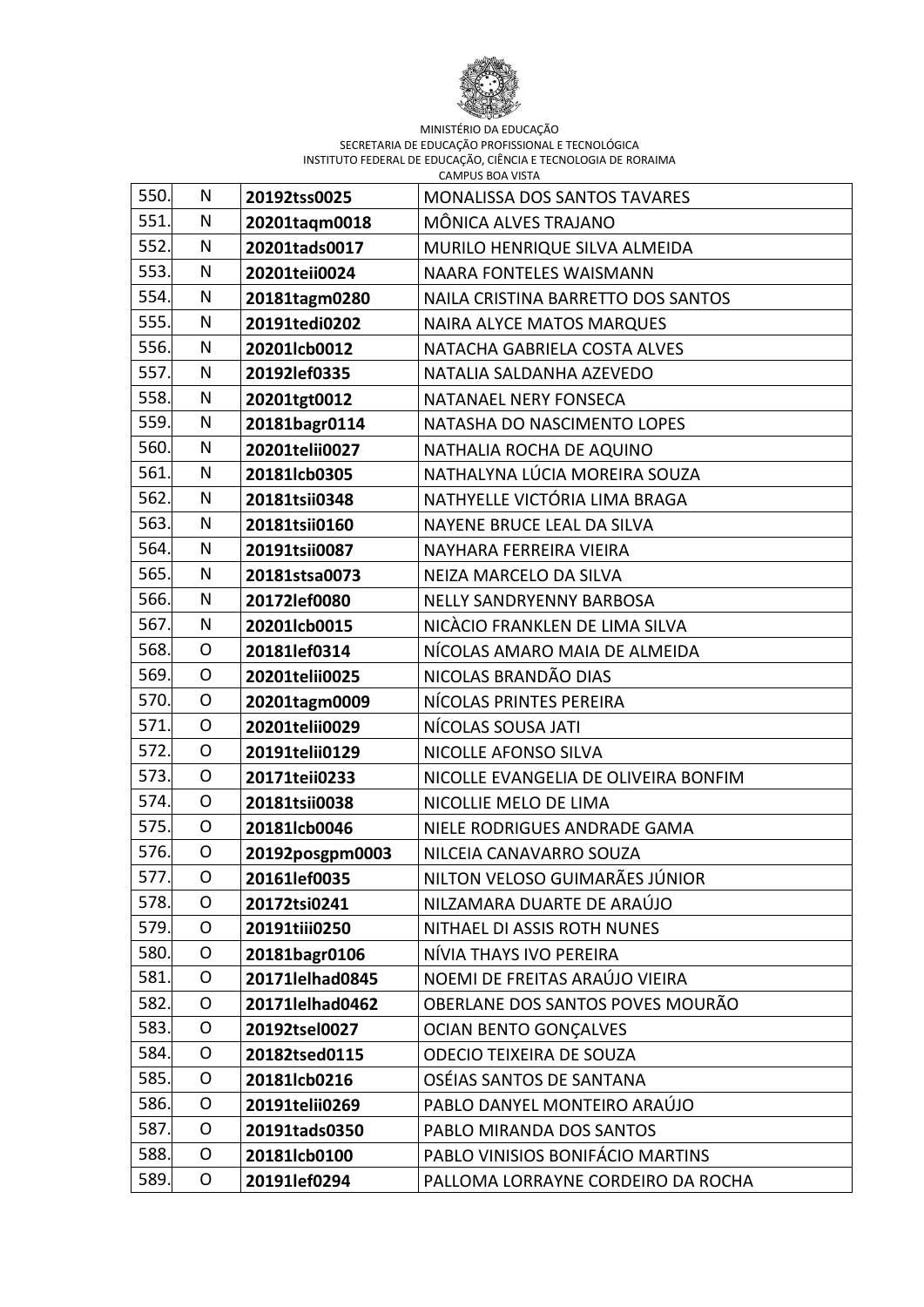

| 590. | $\mathsf{O}$   | 20191lcb0072    | PÂMELA JULIANA RIBEIRO VASCONCELOS   |
|------|----------------|-----------------|--------------------------------------|
| 591. | O              | 20201lcb0016    | PÂMELA NYCOLE GOMES DE MATOS         |
| 592. | O              | 20201lm0015     | PÂMELA SUELEN DA SILVA AZEVEDO       |
| 593. | $\overline{O}$ | 20191lcb0153    | PAOLA HOMERO CAMPELO                 |
| 594. | O              | 20191tsii0222   | PATRICIA DE ALMEIDA MONTEIRO OLIMPIO |
| 595. | $\mathsf{O}$   | 20201tagm0014   | PAULINA MANOELA MINEIRO FILHO        |
| 596. | $\overline{O}$ | 20181tedi0140   | PAULO HENRIQUE BASTOS CRUZ           |
| 597. | $\mathsf{O}$   | 20191teii0027   | PEDRO ELIAS DANTAS DA SILVA          |
| 598. | O              | 20181tspim0576  | PEDRO HENRIQUE PRESTES DA SILVA      |
| 599. | O              | 20191tadms0034  | PEDRO PRESLEY JORGE INÁCIO           |
| 600. | $\mathsf{O}$   | 20191teii0175   | PEDRO VICTOR CARDOSO FERREIRA        |
| 601. | O              | 20191teii0035   | PEDRO VITOR BARROS DO NASCIMENTO     |
| 602. | O              | 20201stsa0010   | RAFAEL AGUSTÍN SARABIA BASTARDO      |
| 603. | $\mathsf{O}$   | 20172lef0277    | RAFAELA SOBRINHO DOS SANTOS          |
| 604. | $\mathsf{O}$   | 20181tads0298   | RAFAEL BARBOSA DE OLIVEIRA           |
| 605. | O              | 20201tapm0059   | RAFAEL VIEIRA ROCHA                  |
| 606. | $\overline{O}$ | 20191tads0083   | RAGDE GOULART FERREIRA               |
| 607. | $\mathsf{O}$   | 20181tspim0193  | RAIANE CRISTINA ARAÚJO MALUF         |
| 608. | O              | 20192tsel0003   | RAIMUNDO NONATO ALMEIDA FILHO        |
| 609. | P              | 20201tads0055   | RANYELLEN MOREIRA DA SILVA           |
| 610. | P              | 20191stsa0071   | RAQUEL ALMEIDA DO NASCIMENTO         |
| 611. | P              | 20142lef0140    | RAY FRAN ALVES SILVA                 |
| 612. | P              | 20191lm0183     | RAYLANE CARVALHO ALVES               |
| 613. | P              | 20181taim0590   | RAYNARA ELLEN DA SILVA MACEDO        |
| 614. | P              | 20181tagm0230   | RAYRA COIMBRA DA SILVA               |
| 615. | P              | 20191tadms0011  | REGIANE PEREIRA DA SILVA             |
| 616. | P              | 20192tadm0008   | REJANE SANTIAGO MAGALHÃES            |
| 617. | P              | 20201tcmim0004  | RENAN DE ARAUJO AGUIAR               |
| 618. | P              | 20171lelhad0438 | RENATA DA CONCEIÇÃO AMORIM           |
| 619. | P              | 20201lcb0032    | RENATA FABIANA DAMA BEITE DE SOUZA   |
| 620. | P              | 20191tsii0141   | RENATA KAMILA GOMES DE ANDRADE       |
| 621. | P              | 20191teii0221   | RHANA DOS SANTOS LOURENÇO            |
| 622. | P              | 20191teii0353   | RHEBECA ARYELLY DE SIQUEIRA MOTA     |
| 623. | P              | 20201lm0024     | RHONIE HULEK LINARIO LEAL            |
| 624. | P              | 20181tspim0207  | RIAN OLIVEIRA DO NASCIMENTO          |
| 625. | P              | 20181tedi0204   | RIAN ROBSON BARROS DO NASCIMENTO     |
| 626. | P              | 20161tspim0733  | RIHAN ARAUJO DOS SANTOS              |
| 627. | P              | 20181teii0045   | RIKELLY PEREIRA LOPES                |
| 628. | P              | 20191tiii0358   | ROBERT GONZAGA ALBUQUERQUE FERREIRA  |
| 629. | P              | 20192tgp0005    | ROBERTO RODRIGUES MORAIS             |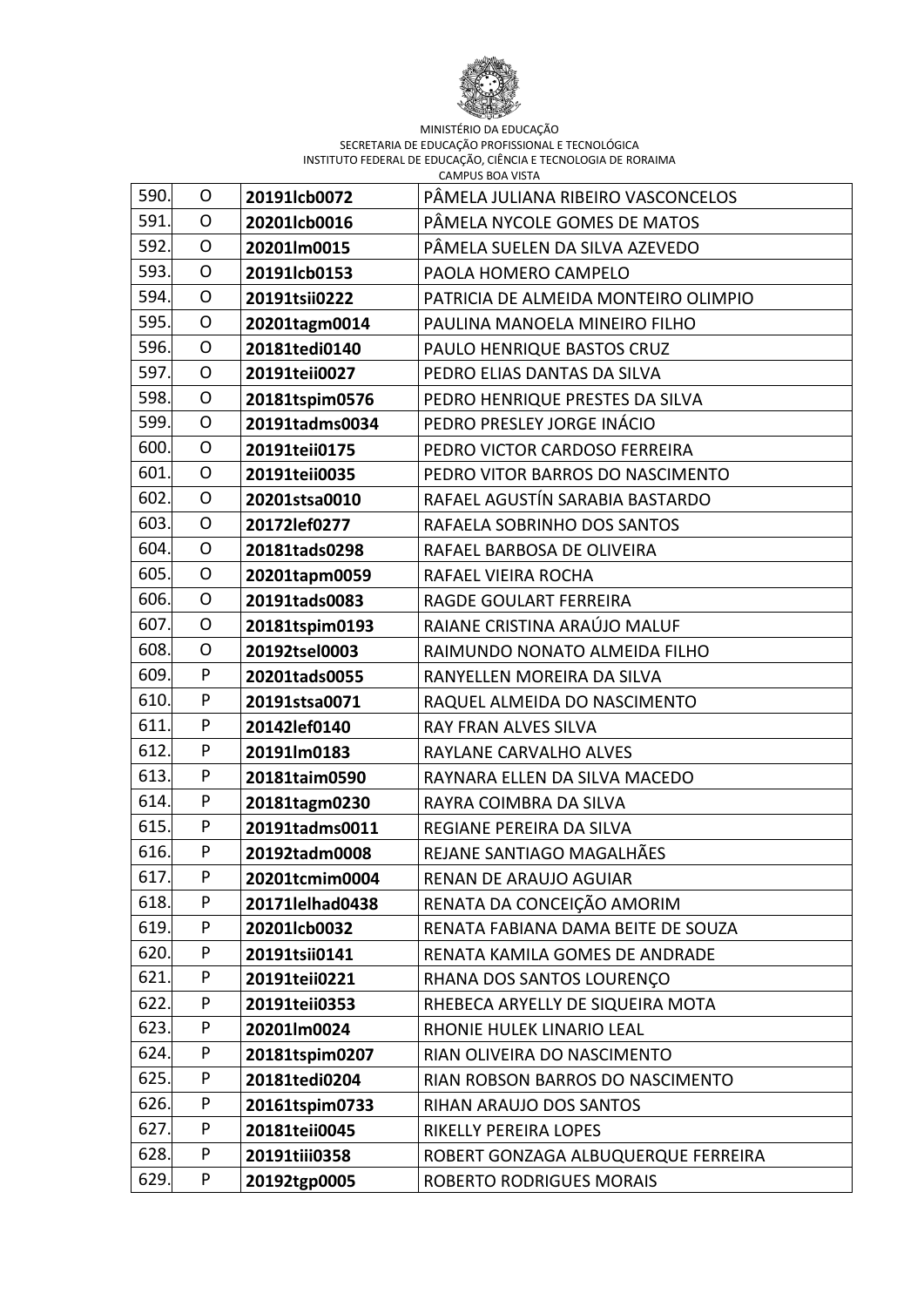

| 630. | P | 20192tsel0008   | ROBSON CONCEIÇÃO OLIVEIRA           |
|------|---|-----------------|-------------------------------------|
| 631. | P | 20182tsed0174   | <b>ROBSON LINS TRAVASSOS</b>        |
| 632. | P | 20192tsel0010   | RODRIGO DA COSTA SANTOS             |
| 633. | P | 20201tads0025   | RONALD DE JESUS DE SOUZA            |
| 634. | P | 20191tads0288   | RONALD DOUGLAS GONÇALVES LOPES      |
| 635. | P | 20162lef0305    | RONALDO BRITO DOS SANTOS            |
| 636. | P | 20181tsii0062   | ROSÂNGELA RODRIGUES PAIVA           |
| 637. | P | 20171lcb0087    | ROSIANE MELO TAVARES                |
| 638. | P | 20191stsa0233   | RUANA SAMPAIO DOS SANTOS            |
| 639. | P | 20192tsac0015   | <b>RUTE ALVES RIBEIRO</b>           |
| 640. | P | 20171lelhad0616 | RUTE CAMILO DA SILVA                |
| 641  | P | 20171lelhad0322 | SAMIA OLIVEIRA DE SOUZA             |
| 642. | P | 20191tsii0338   | SAMIRA RODRIGUES DA SILVA           |
| 643. | P | 20201telii0011  | SAMUEL VICENTE DA SILVA             |
| 644. | P | 20171lelh0213   | SARA DA SILVA SANTOS BATALHA        |
| 645. | P | 20181tspim0487  | SARAH RODRIGUES DOS SANTOS          |
| 646. | P | 20191telii0170  | SARA RAMOS BUARQUE CAETANO          |
| 647. | P | 20181tspim0231  | SHAKIRA PÂMELA TAVARES DE LIMA      |
| 648. | P | 20201tads0046   | SHEILA KAROLLAYNE FRANÇA SILVA      |
| 649. | P | 20192tsac0008   | SIONE AMARANTE DA SILVA             |
| 650. | Q | 20201tagm0031   | SOFIA NASCIMENTO DE OLIVEIRA        |
| 651  | P | 20191telii0099  | SOUICHIRO KOMMERS SOTODATE          |
| 652. | P | 20191tsii0303   | STEFANY GABRIELLY DUARTE CIRILO     |
| 653. | P | 20181tspim0304  | STEFANY YASMIN LIRA COUTINHO        |
| 654. | P | 20191tsii0117   | STHEFANY CAMILY BARBOSA DA SILVA    |
| 655. | P | 20201tspim0025  | SUANNY CESSNA RODRIGUES PRINTES     |
| 656. | P | 20191tgh0250    | SUELEN CAROLINE RAMOS GARONE        |
| 657. | P | 20191tgh0099    | SUELLEN STEFANY ALMEIDA SANTOS      |
| 658. | P | 20172lm-ead0423 | <b>TALYTA FARIAS NICACIO</b>        |
| 659. | P | 20201stsa0007   | <b>TAYANE REGINA ALVES DOS REIS</b> |
| 660. | P | 20181teii0266   | <b>TAYNARA GOMES DE OLIVEIRA</b>    |
| 661. | P | 20191tsii0362   | THAIS BELÉM DA SILVA                |
| 662. | P | 20191tspim0573  | THAÍS CRISTINA BISPO OLIVEIRA       |
| 663. | P | 20201bagr0023   | THAIS RODRIGUES DOS SANTOS          |
| 664. | P | 20181tads0204   | THALITA CARLOS DA SILVA             |
| 665. | P | 20201tspim0011  | THALYTA FARIAS DE SOUZA             |
| 666. | P | 20201ficlbs0023 | THAMYRIS BOAVENTURA VIRIATO         |
| 667. | P | 20201tgt0020    | <b>THAYNARA RODRIGUES PINTO</b>     |
| 668. | P | 20182tsed0190   | THAYS VIEIRA DE OLIVEIRA SALES      |
| 669. | P | 20201tsii0027   | THEREZA KRISTYNA LEITE PEREIRA      |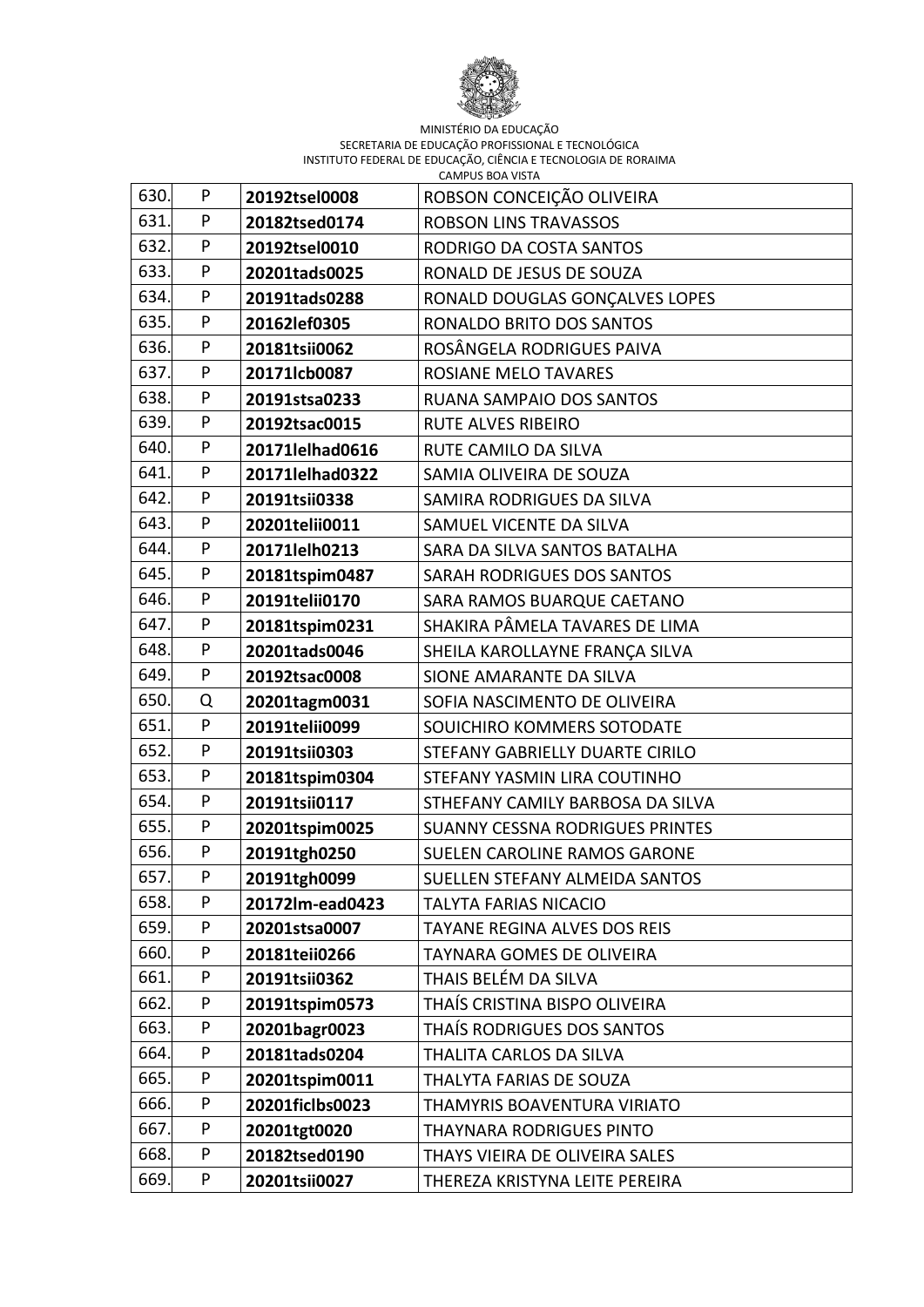

| 670. | P         | 20181tads0182    | THIAGO AZEVEDO MARQUES                 |
|------|-----------|------------------|----------------------------------------|
| 671. | P         | 20201tedi0029    | <b>THIAGO DINELLY SANTANA</b>          |
| 672. | P         | 20191lcb0307     | THIAGO HENRIQUE DOS SANTOS SANTANA     |
| 673. | P         | 20191tiii0412    | THIAGO SANTOS MARINHO DE LIMA          |
| 674. | P         | 20181tads0409    | THIAGO WILSON SALES GUIMARÃES          |
| 675. | P         | 20191stsa0152    | <b>THIAGO ZANONA</b>                   |
| 676. | P         | 20201stsa0015    | THOMAS ROBSON MOURA PEREIRA            |
| 677. | P         | 20191tiii0234    | THYAGO BESSA DA SILVA                  |
| 678. | P         | 20181teii0150    | THYEWRY SOUZA NASCIMENTO               |
| 679. | P         | 20192cnp00040014 | TICIANY MONIKE AMORIM MARTINS          |
| 680. | P         |                  | 20201cbvzo00040010 TUANE CUNHA CAMPOS  |
| 681. | P         | 20201tads0064    | VAGNER RIBEIRO DO SANTOS               |
| 682. | P         | 20201tsii0015    | VALESKA CAMILE SICSU DE SOUZA COELHO   |
| 683. | P         | 20191tsii0176    | <b>VALLERY HANNY BARROS BITENCOURT</b> |
| 684. | P         | 20141tgh0251     | VALMIRA PEREIRA DINIZ                  |
| 685. | P         | 20201lcb0018     | VANESSA ARAUJO DOS SANTOS              |
| 686. | P         | 20161tgh0220     | VANESSA GONÇALVES VILHENA              |
| 687. | P         | 2017221-ead0209  | VANILZA CAVALCANTE MOURA               |
| 688. | P         | 20171lelhad0659  | <b>VERA LUCIA PEDRO CORREA</b>         |
| 689. | P         | 20192tss0005     | VERONICA VASCONCELOS DE ALMEIDA        |
| 690. | P         | 20201tedi0030    | <b>VICTOR DA SILVA COSTA</b>           |
| 691. | R         | 20191telii0056   | <b>VICTOR HUGO SOUZA COSTA</b>         |
| 692. | R         | 20191telii0340   | <b>VINICIUS CASTRO ALMEIDA</b>         |
| 693. | R         | 20201tads0028    | VINÍCIUS DA SILVA BEZERRA              |
| 694. | R         | 20181tagm0191    | VITÓRIA CLÁUDIA OLIVEIRA MACHADO       |
| 695. | R         | 20201tiii0031    | VITÓRIA KAMILLY LAGO SOARES            |
| 696. | R         | 20201lm0021      | VITÓRIA MARIA ALBINO DE OLIVEIRA       |
| 697. | ${\sf R}$ | 20181tspim0266   | VITÓRIA PONTES DE ALMEIDA              |
| 698. | R         | 20191tsii0109    | <b>VIVIAN ESTER SOUSA DIAS</b>         |
| 699. | R         | 20201tiii0027    | <b>VIVIAN MAIA SOUZA</b>               |
| 700. | R         | 20192tsel0036    | <b>WALDAVID SANTOS DE SOUZA</b>        |
| 701. | R         | 20171lelhad0330  | WALDENIRA POLICARPO DOS SANTOS SOUSA   |
| 702. | R         | 20191tedi0156    | WALERIA DA SILVA LIMA                  |
| 703. | R         | 20201lcb0017     | WALTERLAN KENNEDY VASQUES DE SOUSA     |
| 704. | R         | 20192tsel0017    | WANDERSON SILVA DA CONCEIÇÃO           |
| 705. | R         | 20201tads0044    | <b>WEBERT GABRIEL SOUSA VIANA</b>      |
| 706. | R         | 20181tspim0584   | <b>WELLYSON JAMILSON SANTOS SALES</b>  |
| 707. | R         | 20201tapm0056    | WENDEL ANDRADE DE LIMA                 |
| 708. | R         | 20191teii0329    | <b>WENDERSON MODESTO BISPO</b>         |
| 709. | R         | 20181lcb0119     | WENDYLORNA DAS CHAGAS LIMA             |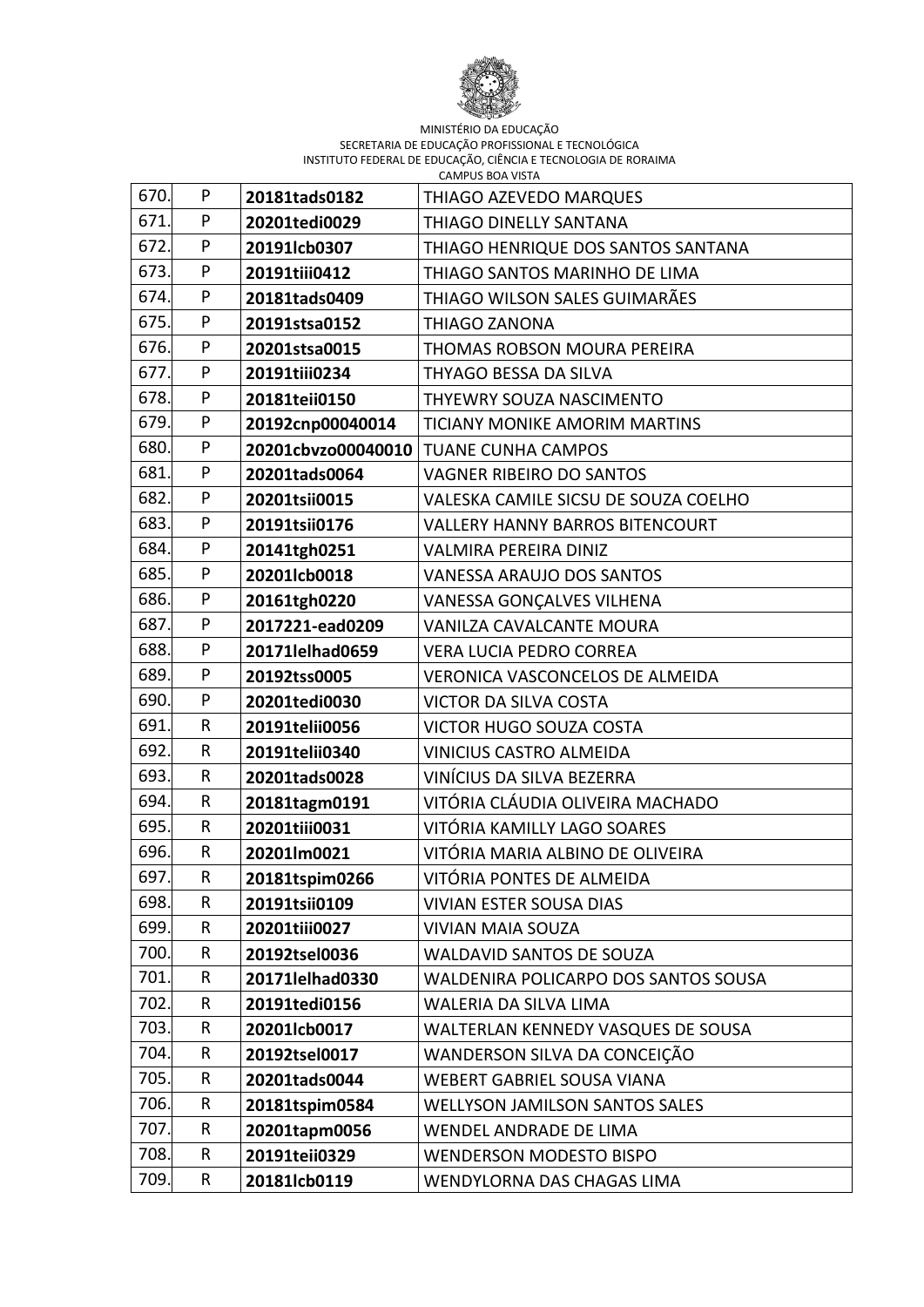

| 710. | R            | 20191tgh0307    | <b>WENNEY DAVID MAICON</b>            |
|------|--------------|-----------------|---------------------------------------|
| 711. | R            | 20182tsel0151   | <b>WESLEY DA SILVA COELHO</b>         |
| 712. | R            | 20201tsii0030   | Wesley da Silva Vieira                |
| 713. | R            | 20201tapm0014   | <b>WESLEY PRIMITIVO DE SOUSA</b>      |
| 714. | R            | 20181teii0339   | WIGSON DE SOUZA BARBOSA               |
| 715. | R            | 20191telii0390  | <b>WILLIAM FERNANDES VILHAMOR</b>     |
| 716. | $\mathsf{R}$ | 20181teii0380   | <b>WILLIAN ADRIAN AMORIM IZEL</b>     |
| 717. | R            | 20201tiii0029   | YALEIDI ROSIMAR RONDÓN CASSIANI       |
| 718. | R            | 20191tsii0206   | YASMIM OLIVEIRA GONÇALVES             |
| 719. | R            | 20191tsii0028   | YRIS GOMES RIBEIRO                    |
| 720. | R            | 20191tiii0102   | YURI ALEXANDRE RODRIGUES FROTA        |
| 721. | R            | 20201lef0018    | YURI CASTELO BRANCO GOMES             |
| 722. | R            | 20191tedi0288   | YURI LUNA BRIGLIA                     |
| 723. | R            | 20201tads0033   | YURI SILVA DE BRITO                   |
| 724. | R            | 20191lef0219    | YURI SILVA GRECO                      |
| 725. | R            | 20181tspim0274  | YZAMARA BARRETO CARDOSO               |
| 726. | R            | 20201tapm0012   | ZAFENATE KAELB DE ALMEIDA PASCOAL     |
| 727. | R            | 20191taqm0268   | ZAQUEU REIS SILVA                     |
| 728. | R            | 20192tsac0006   | <b>ZAYNNE SOUSA</b>                   |
| 729. | S            | 20171taim0133   | ADRIEL LINCOLN DA COSTA SILVA         |
| 730. | S            | 20201tapm0066   | ALEXANDRE BEZERRA DA SILVA            |
| 731  | S            | 20201tapm0020   | ALEXSANDRA CONCEIÇÃO DOS SANTOS       |
| 732. | $\mathsf{S}$ | 20201pficaa0020 | <b>ASTRIS YESEVER VIDAL RODRIGUEZ</b> |
| 733. | $\mathsf{S}$ | 20201tagm0012   | CARLOS EDUARDO FONTINELE DOS SANTOS   |
| 734. | S            | 20201bagr0025   | DANIELE FERREIRA DE SOUSA             |
| 735. | $\mathsf{S}$ | 20192pficaa0013 | DÁRIO JOSÉ DE OLIVERIA E OLIVERIA     |
| 736. | $\mathsf{S}$ | 20201tapm0045   | ELOANNA ELOIA PINHEIRO LIMA           |
| 737. | S            | 20181tagm0078   | FRANCIELLEN DE SOUSA FARIAS           |
| 738. | $\mathsf{S}$ | 20201bagr0013   | <b>GABRIEL DA SILVA OLIVEIRA</b>      |
| 739. | S            | 20201taqm0017   | <b>GABRYELLE DOS SANTOS E SANTOS</b>  |
| 740. | S            | 20201tagm0029   | JANAÍNA SAMPAIO MOURA                 |
| 741. | S            | 20201tapm0050   | KAUANE WITÓRIA ALVES E SILVA          |
| 742. | S            | 20191bagr0171   | <b>KEREN MARTINS FEIO</b>             |
| 743. | S            | 20181tagm0477   | LETYCIA NUNES FIGUEREDO               |
| 744. | S            | 20201tapm0064   | LÍVIA EVELYN MENEZES PEREIRA          |
| 745. | S            | 20201tapm0061   | MARIA EDUARDA BARROS FERREIRA         |
| 746. | S            | 20201taqm0026   | MELISSA DANIELLE DA SILVA MORAIS      |
| 747. | S            | 20201tapm0058   | RAFAELLY CRISTINA DA SILVA BARROS     |
| 748. | S.           | 20201bagr0001   | RANDESON ESTEVÃO DA SILVA DE PAIVA    |
| 749. | S            | 20191taim0180   | SAMUEL DE SOUZA SILVA                 |